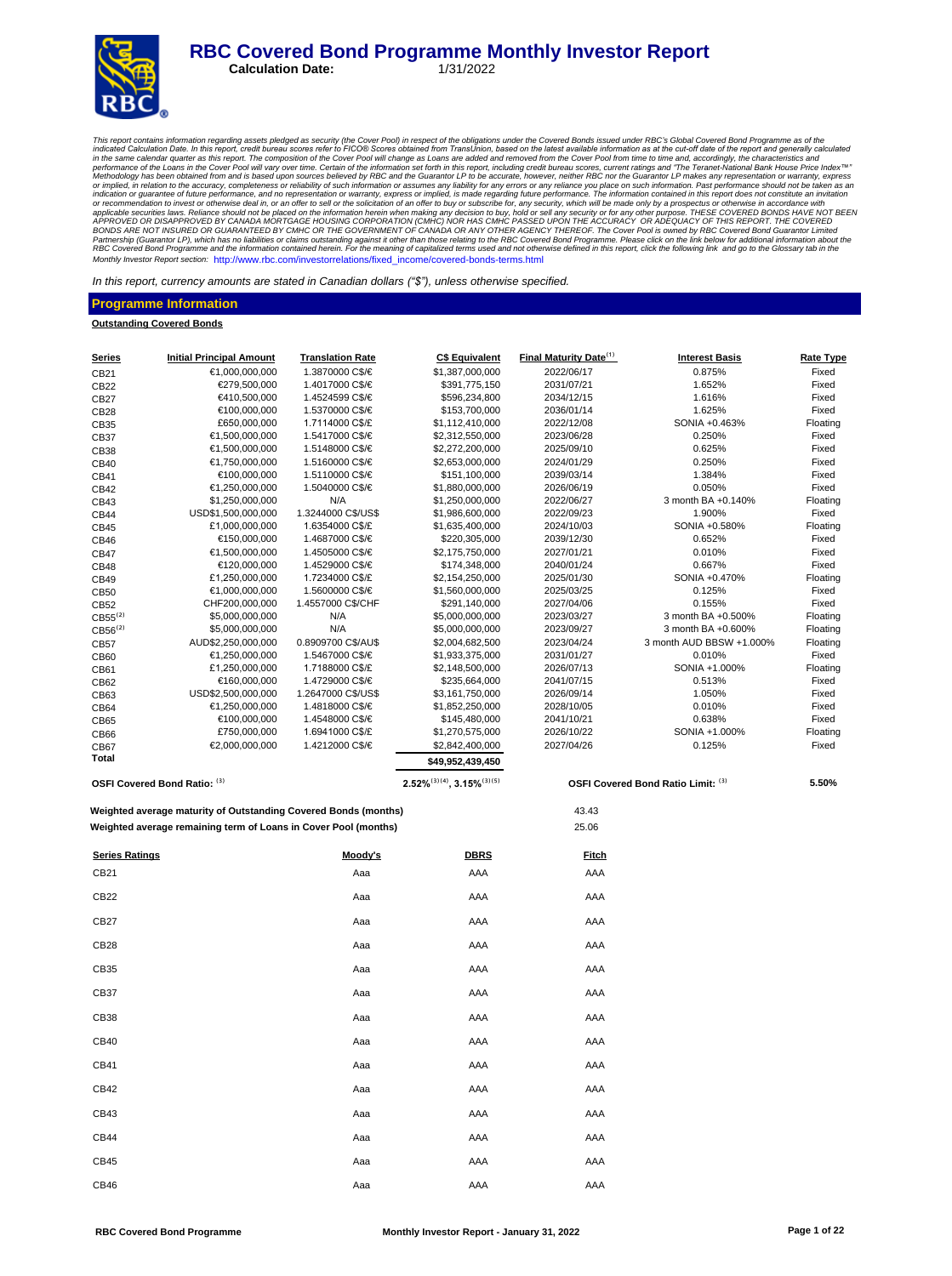#### **RBC Covered Bond Programme Monthly Investor Report**<br>Calculation Date: 1/31/2022 **Calculation Date:**



| - 9  |     |     |     |
|------|-----|-----|-----|
| CB47 | Aaa | AAA | AAA |
| CB48 | Aaa | AAA | AAA |
| CB49 | Aaa | AAA | AAA |
| CB50 | Aaa | AAA | AAA |
| CB52 | Aaa | AAA | AAA |
| CB55 | Aaa | AAA | AAA |
| CB56 | Aaa | AAA | AAA |
| CB57 | Aaa | AAA | AAA |
| CB60 | Aaa | AAA | AAA |
| CB61 | Aaa | AAA | AAA |
| CB62 | Aaa | AAA | AAA |
| CB63 | Aaa | AAA | AAA |
| CB64 | Aaa | AAA | AAA |
| CB65 | Aaa | AAA | AAA |
| CB66 | Aaa | AAA | AAA |
| CB67 | Aaa | AAA | AAA |

<sup>(1)</sup> An Extended Due for Payment Date twelve-months after the Final Maturity Date has been specified in the Final Terms of each Series. The Interest Basis specified in this report in respect of each Series applies<br>until t

<sup>(2)</sup> Issued for purpose of accessing Bank of Canada facilities.

<sup>(3)</sup> On March 27, 2020, OSFI provided temporary relief to allow Canadian federal deposit taking institutions to pledge covered bonds as collateral to the Bank of Canada by providing that assets pledged for covered bords r

Includes assets that relate to covered bonds issued to the market and for the purpose of accessing Bank of Canada facilities.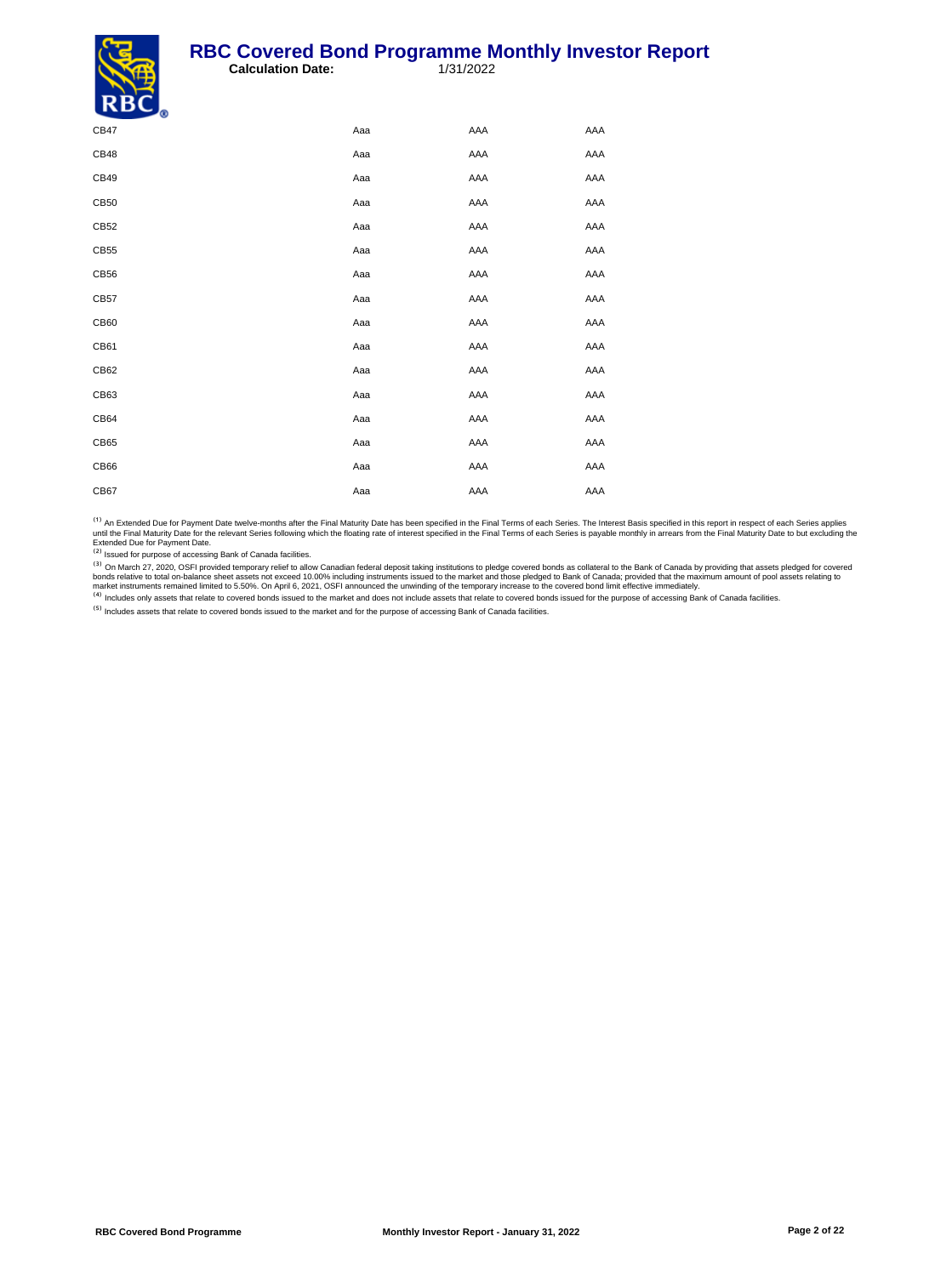**Calculation Date:** 1/31/2022

**Supplementary Information**

| <b>Parties to RBC Global Covered Bond Programme</b>                                                                                                                                                                                                |                                                                     |                                                |                                      |
|----------------------------------------------------------------------------------------------------------------------------------------------------------------------------------------------------------------------------------------------------|---------------------------------------------------------------------|------------------------------------------------|--------------------------------------|
| Issuer                                                                                                                                                                                                                                             | Royal Bank of Canada                                                |                                                |                                      |
| Guarantor entity                                                                                                                                                                                                                                   |                                                                     | RBC Covered Bond Guarantor Limited Partnership |                                      |
| Servicer & Cash Manager                                                                                                                                                                                                                            | Royal Bank of Canada                                                |                                                |                                      |
| Swap Providers                                                                                                                                                                                                                                     | Royal Bank of Canada                                                |                                                |                                      |
| Covered Bond Trustee & Custodian<br><b>Asset Monitor</b>                                                                                                                                                                                           | Computershare Trust Company of Canada<br>PricewaterhouseCoopers LLP |                                                |                                      |
| Account Bank & GDA Provider                                                                                                                                                                                                                        | Royal Bank of Canada                                                |                                                |                                      |
| Standby Account Bank & GDA Provider                                                                                                                                                                                                                | <b>Bank of Montreal</b>                                             |                                                |                                      |
| Paying Agent <sup>(1)</sup>                                                                                                                                                                                                                        | The Bank of New York Mellon                                         |                                                |                                      |
| <sup>(1)</sup> The Paying Agent in respect of Series CB55 and CB56 is Royal Bank of Canada. The Paying Agent in respect of CB52 is UBS AG.                                                                                                         |                                                                     |                                                |                                      |
| <b>Royal Bank of Canada's Ratings</b>                                                                                                                                                                                                              |                                                                     |                                                |                                      |
|                                                                                                                                                                                                                                                    | Moody's                                                             | <b>DBRS</b>                                    | Fitch                                |
| Senior Debt <sup>(1)</sup> / Long-Term Issuer Default Rating (Fitch)                                                                                                                                                                               | Aa1                                                                 | AA (high)                                      | AA/AA-                               |
| Short-Term Debt / Short-Term Issuer Default Rating (Fitch)                                                                                                                                                                                         | $P-1$                                                               | $R-1$ (high)                                   | $F1+$                                |
| Deposit Rating ("dr") (Short-Term/Long-Term)<br>Counterparty Risk Assessment (Short-Term/Long-Term)                                                                                                                                                | P-1 (dr) / Aa1 (dr)<br>P-1 (cr) / Aa1 (cr)                          | $n/a / AA$ (high)(dr)<br>n/a                   | $F1 + A$<br>n/a                      |
| Derivative Counterparty Rating (Short-Term/Long-Term)                                                                                                                                                                                              | n/a                                                                 | n/a                                            | AA(dcr)                              |
| <b>Rating Outlook</b>                                                                                                                                                                                                                              | Stable                                                              | Stable                                         | Stable                               |
| <b>Applicable Ratings of Standby Account Bank &amp; Standby GDA Provider</b>                                                                                                                                                                       |                                                                     |                                                |                                      |
|                                                                                                                                                                                                                                                    | Moody's                                                             | <b>DBRS</b>                                    | <b>Fitch</b>                         |
| Senior Debt <sup>(2)</sup> / Long-Term Issuer Default Rating (Fitch)                                                                                                                                                                               | Aa2                                                                 | AA                                             | AA/AA-                               |
| Short-Term Debt / Short-Term Issuer Default Rating (Fitch)                                                                                                                                                                                         | P-1                                                                 | $R-1$ (high)                                   | $F1+$                                |
| Deposit Rating (Short-Term/Long-Term)                                                                                                                                                                                                              | P-1 (dr) / Aa2 (dr)                                                 | $n/a / AA$ (dr)                                | $F1+ / AA$                           |
| <b>Description of Ratings Triggers</b> <sup>(3)(4)</sup>                                                                                                                                                                                           |                                                                     |                                                |                                      |
| A. Party Replacement                                                                                                                                                                                                                               |                                                                     |                                                |                                      |
|                                                                                                                                                                                                                                                    |                                                                     |                                                |                                      |
| If the rating(s) of the Party falls below the level stipulated below, such party is required to be replaced or in the case of the Swap Providers (i) transfer<br>credit support and (ii) replace itself or obtain a guarantee for its obligations. |                                                                     |                                                |                                      |
| Role (Current Party)                                                                                                                                                                                                                               | <u>Moody's</u>                                                      | <b>DBRS</b>                                    | <b>Fitch</b>                         |
| Account Bank/GDA Provider (RBC)                                                                                                                                                                                                                    | P-1 (dr) & A2 (dr)                                                  | R-1 (low) & A                                  | F <sub>1</sub> & A- $(5)$            |
| Standby Account Bank/GDA Provider (BMO)                                                                                                                                                                                                            | P-1 (dr) & A2 (dr)                                                  | R-1 (low) & A                                  | $F1 & A-(5)$                         |
| Cash Manager (RBC)                                                                                                                                                                                                                                 | $P-2$ (cr)                                                          | BBB (low) (long)                               | F <sub>2</sub> & BBB+ <sup>(6)</sup> |
| Servicer (RBC)                                                                                                                                                                                                                                     | Baa3 (cr)                                                           | BBB (low) (long)                               | F <sub>2</sub> & BBB+ <sup>(6)</sup> |
| Interest Rate Swap Provider (RBC)                                                                                                                                                                                                                  | P-2 (cr) & A3 (cr)                                                  | R-2 (middle) & BBB                             | $F2$ & BBB+ <sup>(6)</sup>           |
| Covered Bond Swap Provider (RBC)                                                                                                                                                                                                                   | P-2 (cr) & A3 (cr)                                                  | R-2 (middle) & BBB                             | F2 & BBB+ <sup>(6)</sup>             |
| <b>B. Specified Rating Related Action</b>                                                                                                                                                                                                          |                                                                     |                                                |                                      |
| i. The following actions are required if the rating of the Cash Manager (RBC) falls below the stipulated rating                                                                                                                                    |                                                                     |                                                |                                      |
| (a) Asset Monitor is required to verify the Cash Manager's calculations of the Asset                                                                                                                                                               | Moody's                                                             | <b>DBRS</b>                                    | Fitch                                |
| Coverage/Amortization test on each Calculation Date                                                                                                                                                                                                | Baa3 (cr)                                                           | n/a                                            | BBB (long) $(6)$                     |
| (b) Amounts received by the Cash Manager are required to be deposited directly into                                                                                                                                                                | $P-1$ (dr)                                                          | BBB (low)                                      | F <sub>1</sub> & A <sup>-(5)</sup>   |
| the Transaction Account                                                                                                                                                                                                                            |                                                                     |                                                |                                      |
| (c) Amounts received by the Servicer are to be deposited directly to the GIC                                                                                                                                                                       | $P-1$ (dr)                                                          | BBB (low)                                      | $F1 & A-(5)$                         |
| Account and not provided to the Cash Manager                                                                                                                                                                                                       |                                                                     |                                                |                                      |
| ii. The following actions are required if the rating of the Servicer (RBC) falls below the stipulated rating                                                                                                                                       | Moody's                                                             | <b>DBRS</b>                                    |                                      |
| a) Servicer is required to hold amounts received in a separate account and transfer                                                                                                                                                                | $P-1$ (dr)                                                          | BBB (low)                                      | Fitch<br>$F1 & A-(5)$                |
| them to the Cash Manager or GIC Account, as applicable, within 2 business days                                                                                                                                                                     |                                                                     |                                                |                                      |
| iii. The following actions are required if the rating of the Issuer (RBC) falls below the stipulated rating                                                                                                                                        |                                                                     |                                                |                                      |
|                                                                                                                                                                                                                                                    | Moody's                                                             | <b>DBRS</b>                                    | Fitch                                |
| (a) Establishment of the Reserve Fund                                                                                                                                                                                                              | $P-1$ (cr)                                                          | R-1 (mid) & A (low)                            | $F1 & A-(5)$                         |
| iv. The following actions are required if the rating of the Issuer (RBC) falls below the stipulated rating                                                                                                                                         |                                                                     |                                                |                                      |
|                                                                                                                                                                                                                                                    | Moody's                                                             | <b>DBRS</b>                                    | <u>Fitch</u>                         |
| (a) Cash flows will be exchanged under the Covered Bond Swap Agreement (to the<br>extent not already occurring) except as otherwise provided in the Covered Bond                                                                                   | Baa1 (cr)                                                           | BBB (high) (long)                              | BBB+ (dcr)                           |
| Swap Agreement                                                                                                                                                                                                                                     |                                                                     |                                                |                                      |
| v. Each Swap Provider is required to replace itself, transfer credit support or obtain a guarantee of its obligations if the rating of such Swap Provider falls<br>below the specified rating                                                      |                                                                     |                                                |                                      |
|                                                                                                                                                                                                                                                    | Moody's                                                             | DBRS                                           | <u>Fitch</u>                         |
| (a) Interest Rate Swap Provider                                                                                                                                                                                                                    | P-1 (cr) & A2 (cr)                                                  | R-1 (low) & A                                  | F <sub>1</sub> & A- <sup>(6)</sup>   |
| (b) Covered Bond Swap Provider                                                                                                                                                                                                                     | P-1 (cr) & A2 (cr)                                                  | R-1 (low) & A                                  | F <sub>1</sub> & A- <sup>(6)</sup>   |
| <b>Events of Default &amp; Triggers</b>                                                                                                                                                                                                            |                                                                     |                                                |                                      |
| Asset Coverage Test (C\$ Equivalent of Outstanding                                                                                                                                                                                                 |                                                                     | Pass                                           |                                      |
| Covered Bonds < Adjusted Aggregate Asset Amount)                                                                                                                                                                                                   |                                                                     |                                                |                                      |
| <b>Issuer Event of Default</b><br>Guarantor LP Event of Default                                                                                                                                                                                    |                                                                     | No                                             |                                      |
|                                                                                                                                                                                                                                                    |                                                                     | No                                             |                                      |
|                                                                                                                                                                                                                                                    |                                                                     |                                                |                                      |

<sup>(1)</sup> Includes: (a) senior debt issued prior to September 23, 2018; and (b) senior debt issued on or after September 23, 2018 which is excluded from the bank recapitalization "bailin" regime. Senior debt subject to conversion under the bail-in regime is rated A1 by Moody's, AA by DBRS and AA- by Fitch.

<sup>(2)</sup> Includes: (a) senior debt issued prior to September 23, 2018; and (b) senior debt issued on or after September 23, 2018 which is excluded from the bank recapitalization "bail-in" regime. Senior debt subject to conversion under the bail-in regime is rated A2 by Moody 's, AA (low) by DBRS and AA- by Fitch.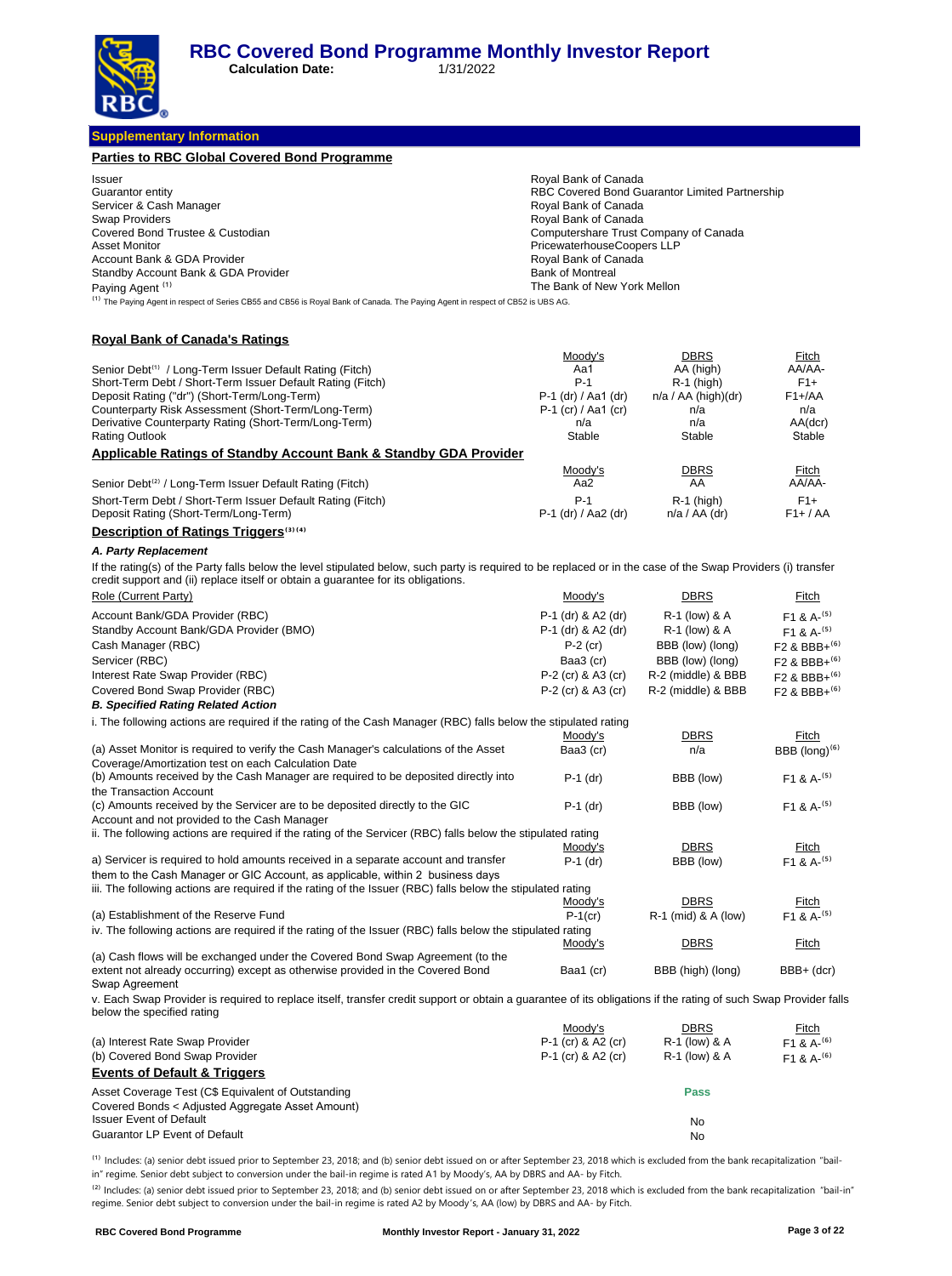#### **RBC Covered Bond Programme Monthly Investor Report**<br>Calculation Date: 1/31/2022 **Calculation Date:**



<sup>(3)</sup> Where one rating or assessment is expressed, unless otherwise specified, such rating or assessment is short-term. Where two ratings or assessments are expressed, the first is short-term and the second is long-term. Unless otherwise specified, ratings or assessments are in respect of Senior Debt (or the Long-Term Issuer Default Rating in the case of Fitch) and Short-Term Debt (or the Short-Term Issuer Default Rating in the case of Fitch). Where two ratings or assessments are listed in respect of a relevant action, the action is required to be taken where the rating or assessment of the relevant party falls below both such ratings or assessments.

<sup>(4)</sup> The discretion of the Guarantor LP to waive a required action upon a Rating Trigger may be limited by the terms of the Transaction Documents.

<sup>(5)</sup> These ratings will be in respect of deposit ratings from Fitch following Fitch having assigned deposit ratings to the relevant party.

<sup>(6)</sup> These ratings will be in respect of Derivative Counterparty Ratings from Fitch and include the (dcr) reference following Fitch having assigned Derivative Counterparty Ratings to the relevant party.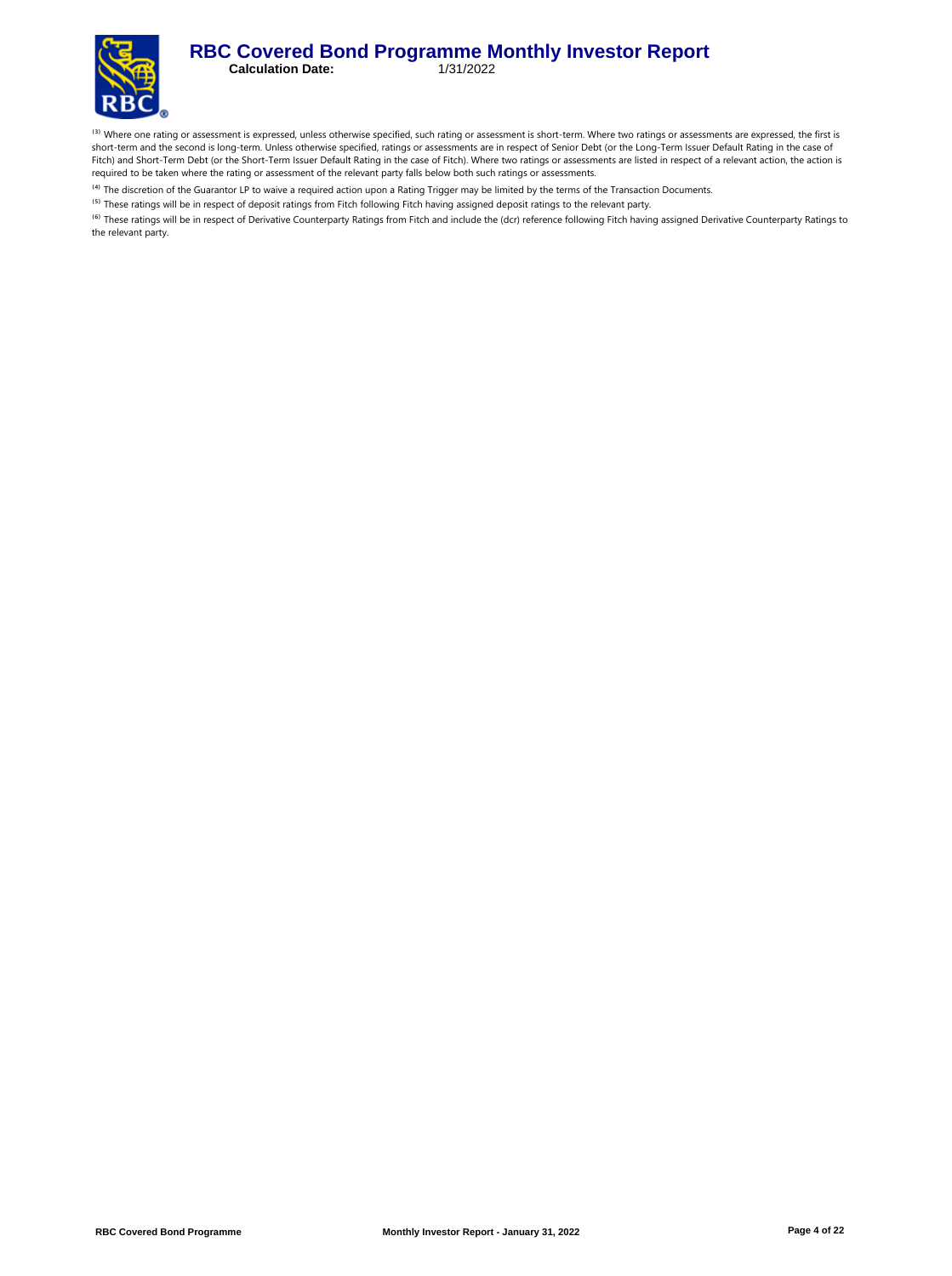

**Calculation Date:** 1/31/2022

#### **Asset Coverage Test**

| C\$ Equivalent of Outstanding Covered Bonds                                                                                               | \$49.952.439.450 |                                      |                                                |
|-------------------------------------------------------------------------------------------------------------------------------------------|------------------|--------------------------------------|------------------------------------------------|
| $A =$ lower of (i) LTV Adjusted True Balance, and<br>(ii) Asset Percentage Adjusted True Balance, as adjusted<br>$B =$ Principal Receipts | \$70,032,257,455 | A (i)<br>A (ii)<br>Asset Percentage: | \$75,298,673,244<br>\$70,032,257,455<br>93.00% |
| $C = Cash$ Capital Contributions                                                                                                          |                  | Maximum Asset<br>Percentage:         | 93.00%                                         |
| $D =$ Substitute Assets                                                                                                                   |                  |                                      |                                                |
| $E =$ Reserve Fund balance                                                                                                                |                  |                                      |                                                |
| $F =$ Negative Carry Factor calculation                                                                                                   | \$903,929,326    |                                      |                                                |
| <b>Adjusted Aggregate Asset Amount</b><br>$(Total: A + B + C + D + E - F)$                                                                | \$69,128,328,129 |                                      |                                                |

#### **Regulatory OC Minimum Calculation**

| A Lesser of (a) Cover Pool Collateral, and                            | \$53,778,349,755 | A(a) | \$75,271,589,415* |
|-----------------------------------------------------------------------|------------------|------|-------------------|
| (b) Cover Pool Collateral required to meet the Asset<br>Coverage Test |                  | A(b) | \$53,778,349,755  |
| B (C\$ Equivalent of Outstanding Covered Bonds)                       | \$49.952.439.450 |      |                   |
| Level of Overcollateralization (A/B)                                  | 107.66%          |      |                   |
| Regulatory OC Minimum                                                 | 103.00%          |      |                   |

\*Amount includes Voluntary Overcollateralization and does not include Accrued Interest, Arrears of Interest or any other amount which is due or accrued on the Loans amount which has not been paid or capitalized.

#### **Valuation Calculation**

| <b>Trading Value of Covered Bonds</b>                                                                                                                                          | \$49,188,968,734 |                                                                   |       |
|--------------------------------------------------------------------------------------------------------------------------------------------------------------------------------|------------------|-------------------------------------------------------------------|-------|
| A = LTV Adjusted Present Value                                                                                                                                                 | \$75,230,092,191 | Weighted Average Effective Yield<br>of Performing Eligible Loans: | 2.44% |
| $B =$ Principal Receipts<br>$C = Cash$ Capital Contributions<br>D = Trading Value of Substitute Assets<br>$E =$ Reserve Fund Balance<br>$F =$ Trading Value of Swap Collateral | <b>-</b>         |                                                                   |       |
| <b>Present Value Adjusted Aggregate Asset Amount</b><br>$(Total: A + B + C + D + E + F)$                                                                                       | \$75,230,092,191 |                                                                   |       |

| Guarantee Loan | \$54.069.469.147 |
|----------------|------------------|
| Demand Loan    | \$21,500,739,570 |
| Total          | \$75,570,208,717 |

**Cover Pool Losses**

| Period End       | <b>Write-off Amounts</b> | <b>Loss Percentage (Annualized)</b> |
|------------------|--------------------------|-------------------------------------|
| January 31, 2022 | \$318.961                | 0.01%                               |

### **Cover Pool Flow of Funds**

|                             | 31-Jan-2022                       | 31-Dec-2021                       |
|-----------------------------|-----------------------------------|-----------------------------------|
| <b>Cash Inflows</b>         |                                   |                                   |
| <b>Principal Receipts</b>   | \$1,403,771,409                   | \$1,644,717,869                   |
| Proceeds for sale of Loans  |                                   |                                   |
| Draw on Intercompany Loan   |                                   |                                   |
| <b>Revenue Receipts</b>     | \$168,752,740                     | \$187,042,177                     |
| Swap receipts               | \$108.774.961 (1)                 | $$109,938,884$ (2)                |
| Swap Breakage Fee           |                                   |                                   |
| <b>Cash Outflows</b>        |                                   |                                   |
| Swap payment                | $($168,752,740)$ (1)              | $($187,042,177)$ (2)              |
| Intercompany Loan interest  | $($108,557,411)$ (1)              | $($109,719,007)$ <sup>(2)</sup>   |
| Intercompany Loan principal | $($1,403,771,409)$ <sup>(1)</sup> | $($1,644,717,869)$ <sup>(2)</sup> |
| Purchase of Loans           |                                   |                                   |
| Net inflows/(outflows)      | \$217,550                         | \$219,878                         |

 $^{(1)}$  Cash settlement to occur on February 17, 2022

<sup>(2)</sup> Cash settlement occurred on January 17, 2022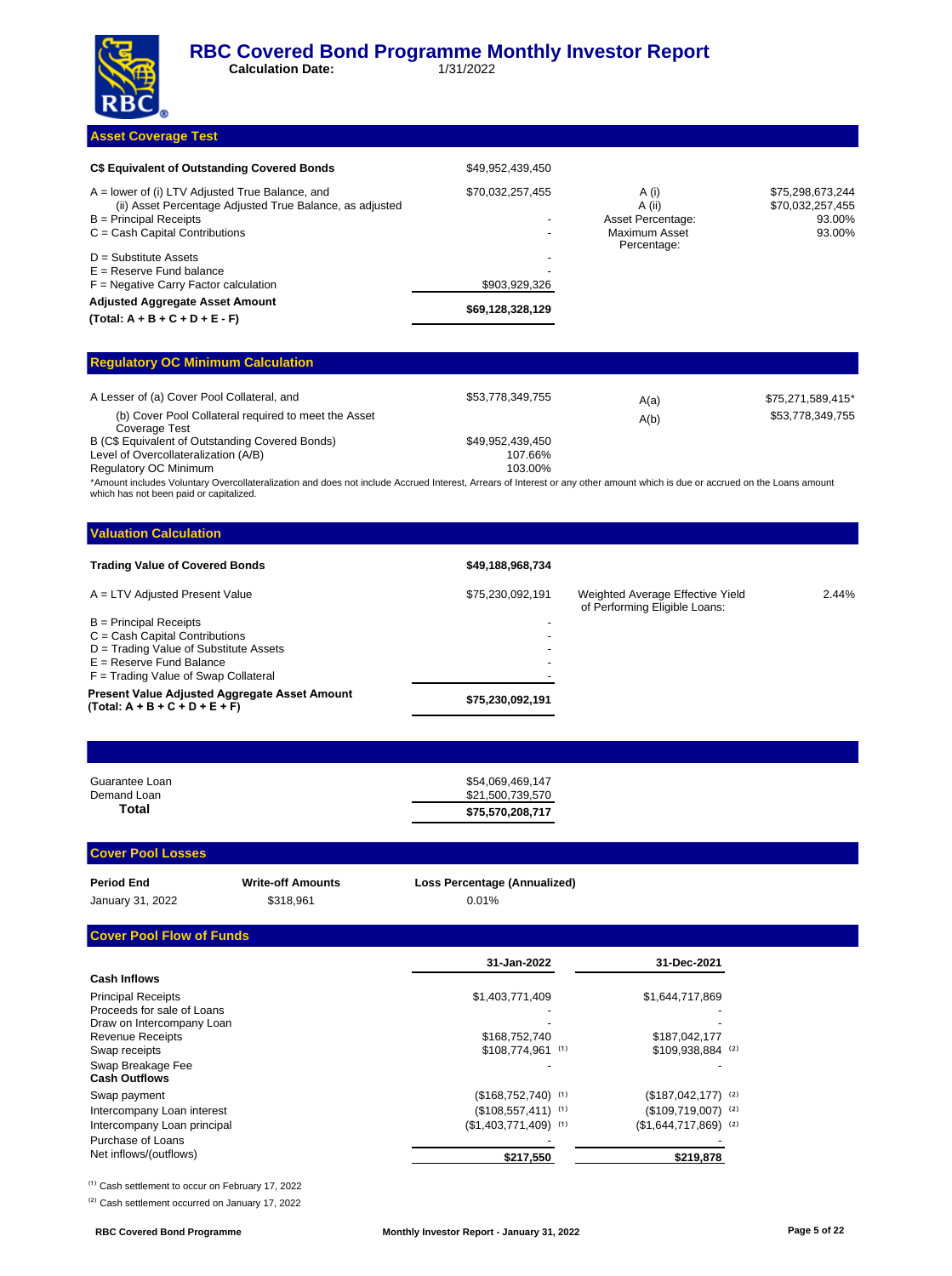

**Calculation Date:** 1/31/2022

## **Cover Pool Summary Statistics**

| Previous Month Ending Balance                                | \$76.735.289.510        |                        |
|--------------------------------------------------------------|-------------------------|------------------------|
| <b>Current Month Ending Balance</b>                          | \$75.331.199.139        |                        |
| Number of Mortgages in Pool                                  | 363.902                 |                        |
| Average Mortgage Size                                        | \$207.010               |                        |
| Ten Largest Mortgages as a % of Current Month Ending Balance | 0.03%                   |                        |
| Number of Properties                                         | 316.360                 |                        |
| Number of Borrowers                                          | 298.928                 |                        |
|                                                              | Original <sup>(1)</sup> | Indexed <sup>(2)</sup> |
| Weighted Average LTV - Authorized                            | 67.96%                  | 48.40%                 |
| Weighted Average LTV - Drawn                                 | 58.83%                  | 42.26%                 |
| Weighted Average LTV - Original Authorized                   | 71.05%                  |                        |
| Weighted Average Mortgage Rate                               | 2.57%                   |                        |
| Weighted Average Seasoning (Months)                          | 30.28                   |                        |
| Weighted Average Original Term (Months)                      | 55.85                   |                        |
| Weighted Average Remaining Term (Months)                     | 25.06                   |                        |

<sup>(1)</sup> Value as most recently determined or assessed in accordance with the underwriting policies (whether upon origination or renewal of the Eligible Loan or subsequently thereto).

<sup>(2)</sup> Value as determined by adjusting, not less than quarterly, the Original Market Value for each Property subject to the Related Security in respect of a Loan utilizing the<br>Housing Price Index Methodology for subsequent

Disclaimer: Due to rounding, numbers presented in the following distribution tables may not add up precisely to the totals provided and percentages may not precisely reflect the absolute figures.

| <b>Cover Pool Delinguency Distribution</b> |                        |            |                          |            |  |  |
|--------------------------------------------|------------------------|------------|--------------------------|------------|--|--|
| <b>Aging Summary</b>                       | <b>Number of Loans</b> | Percentage | <b>Principal Balance</b> | Percentage |  |  |
| Current and less than 30 days past due     | 363.284                | 99.83      | \$75,200,873,177         | 99.83      |  |  |
| 30 to 59 days past due                     | 207                    | 0.06       | \$49.658.941             | 0.07       |  |  |
| 60 to 89 days past due                     | 98                     | 0.03       | \$21,057,297             | 0.03       |  |  |
| 90 or more days past due                   | 313                    | 0.09       | \$59,609,725             | 0.08       |  |  |
| Total                                      | 363.902                | 100.00     | \$75,331,199,139         | 100.00     |  |  |

**Cover Pool Provincial Distribution**

| <b>Province</b>           | <b>Number of Loans</b> | Percentage | <b>Principal Balance</b> | Percentage |
|---------------------------|------------------------|------------|--------------------------|------------|
| Alberta                   | 41.920                 | 11.52      | \$7,959,801,591          | 10.57      |
| <b>British Columbia</b>   | 65.629                 | 18.03      | \$16,453,494,558         | 21.84      |
| Manitoba                  | 13.624                 | 3.74       | \$1,777,706.516          | 2.36       |
| New Brunswick             | 6.664                  | 1.83       | \$607.680.616            | 0.81       |
| Newfoundland and Labrador | 4.780                  | 1.31       | \$650,240,121            | 0.86       |
| Northwest Territories     | 11                     | 0.00       | \$693.723                | 0.00       |
| Nova Scotia               | 9.979                  | 2.74       | \$1.117.436.069          | 1.48       |
| Nunavut                   |                        | 0.00       | \$34.940                 | 0.00       |
| Ontario                   | 157.309                | 43.23      | \$37,873,338,052         | 50.28      |
| Prince Edward Island      | 1.277                  | 0.35       | \$139.753.598            | 0.19       |
| Quebec                    | 51.414                 | 14.13      | \$7.184.032.071          | 9.54       |
| Saskatchewan              | 11.228                 | 3.09       | \$1,557,468,208          | 2.07       |
| Yukon                     | 66                     | 0.02       | \$9,519,077              | 0.01       |
| Total                     | 363.902                | 100.00     | \$75,331,199,139         | 100.00     |

### **Cover Pool Credit Bureau Score Distribution**

| <b>Credit Bureau Score</b> | <b>Number of Loans</b> | Percentage | <b>Principal Balance</b> | Percentage |
|----------------------------|------------------------|------------|--------------------------|------------|
| Score Unavailable          | 1,002                  | 0.28       | \$148,915,625            | 0.20       |
| 499 and below              | 310                    | 0.09       | \$56,068,649             | 0.07       |
| $500 - 539$                | 685                    | 0.19       | \$135,113,990            | 0.18       |
| 540 - 559                  | 600                    | 0.16       | \$120,461,471            | 0.16       |
| $560 - 579$                | 780                    | 0.21       | \$165,825,010            | 0.22       |
| 580 - 599                  | 1,114                  | 0.31       | \$247,134,725            | 0.33       |
| $600 - 619$                | 1.860                  | 0.51       | \$407,817,029            | 0.54       |
| $620 - 639$                | 3,250                  | 0.89       | \$738,840,051            | 0.98       |
| 640 - 659                  | 5,013                  | 1.38       | \$1,180,552,577          | 1.57       |
| 660 - 679                  | 7,926                  | 2.18       | \$1,774,887,950          | 2.36       |
| 680 - 699                  | 11,561                 | 3.18       | \$2,658,284,496          | 3.53       |
| 700 - 719                  | 15,729                 | 4.32       | \$3,519,661,670          | 4.67       |
| 720 - 739                  | 18.749                 | 5.15       | \$4,204,332,830          | 5.58       |
| 740 - 759                  | 21,220                 | 5.83       | \$4,740,582,300          | 6.29       |
| 760 - 779                  | 24,217                 | 6.65       | \$5,456,070,086          | 7.24       |
| 780 - 799                  | 28,797                 | 7.91       | \$6,472,831,511          | 8.59       |
| 800 and above              | 221,089                | 60.76      | \$43,303,819,168         | 57.48      |
| Total                      | 363,902                | 100.00     | \$75,331,199,139         | 100.00     |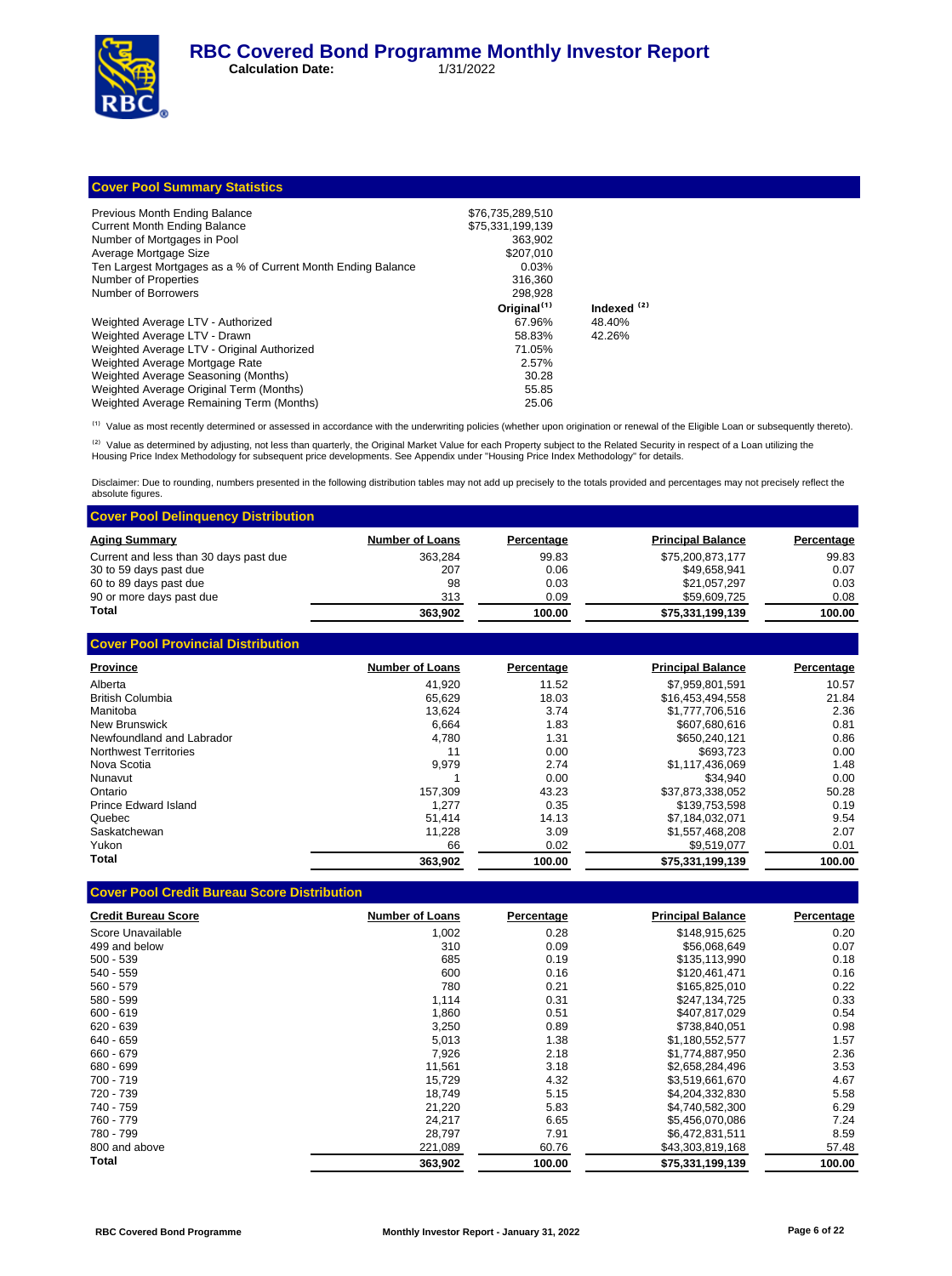

| <b>Cover Pool Rate Type Distribution</b>      |                        |                   |                                      |                   |
|-----------------------------------------------|------------------------|-------------------|--------------------------------------|-------------------|
| <b>Rate Type</b>                              | <b>Number of Loans</b> | Percentage        | <b>Principal Balance</b>             | Percentage        |
| Fixed                                         | 292,500                | 80.38             | \$58,231,255,328                     | 77.30             |
| Variable                                      | 71,402                 | 19.62             | \$17,099,943,812                     | 22.70             |
| Total                                         | 363,902                | 100.00            | \$75,331,199,139                     | 100.00            |
| <b>Mortgage Asset Type Distribution</b>       |                        |                   |                                      |                   |
| <b>Asset Type</b>                             | <b>Number of Loans</b> | Percentage        | <b>Principal Balance</b>             | Percentage        |
| <b>Conventional Mortgage</b>                  | 90,613                 | 24.90             | \$24,523,341,982                     | 32.55             |
| Homeline Mortgage Segment                     | 273,289                | 75.10             | \$50,807,857,157                     | 67.45             |
| Total                                         | 363,902                | 100.00            | \$75,331,199,139                     | 100.00            |
| <b>Cover Pool Occupancy Type Distribution</b> |                        |                   |                                      |                   |
| <b>Occupancy Type</b>                         | <b>Number of Loans</b> | <b>Percentage</b> | <b>Principal Balance</b>             | <b>Percentage</b> |
| <b>Owner Occupied</b>                         | 320,137                | 87.97             | \$65,598,268,015                     | 87.08             |
| Non-Owner Occupied<br>Total                   | 43,765<br>363,902      | 12.03<br>100.00   | \$9,732,931,124<br>\$75,331,199,139  | 12.92<br>100.00   |
|                                               |                        |                   |                                      |                   |
| <b>Cover Pool Mortgage Rate Distribution</b>  |                        |                   |                                      |                   |
| Mortgage Rate (%)                             | <b>Number of Loans</b> | <b>Percentage</b> | <b>Principal Balance</b>             | <b>Percentage</b> |
| 1.9999% and below                             | 97,170                 | 26.70             | \$21,461,480,173                     | 28.49             |
| 2.0000% - 2.4999%<br>2.5000% - 2.9999%        | 39,546<br>127,703      | 10.87<br>35.09    | \$7,589,303,494<br>\$27,674,277,533  | 10.07<br>36.74    |
| 3.0000% - 3.4999%                             | 67,646                 | 18.59             | \$13,547,711,602                     | 17.98             |
| 3.5000% - 3.9999%                             | 28,969                 | 7.96              | \$4,706,798,860                      | 6.25              |
| 4.0000% - 4.4999%                             | 960                    | 0.26              | \$97,644,609                         | 0.13              |
| 4.5000% - 4.9999%                             | 838                    | 0.23              | \$115,967,433                        | 0.15              |
| 5.0000% - 5.4999%                             | 58                     | 0.02              | \$5,087,465                          | 0.01              |
| 5.5000% - 5.9999%<br>6.0000% - 6.4999%        | 8<br>$\mathbf 0$       | 0.00<br>0.00      | \$570,471<br>\$0                     | 0.00<br>0.00      |
| 6.5000% - 6.9999%                             | $\mathbf 0$            | 0.00              | \$0                                  | 0.00              |
| 7.0000% and above                             | 1,004                  | 0.28              | \$132,357,499                        | 0.18              |
| <b>Total</b>                                  | 363,902                | 100.00            | \$75,331,199,139                     | 100.00            |
| <b>Cover Pool Remaining Term Distribution</b> |                        |                   |                                      |                   |
| <b>Remaining Term (Months)</b>                | <b>Number of Loans</b> | Percentage        | <b>Principal Balance</b>             | Percentage        |
| Less than 12.00                               | 76,731                 | 21.09             | \$15,050,676,177                     | 19.98             |
| 12.00 - 23.99                                 | 116,291                | 31.96             | \$24,242,907,770                     | 32.18             |
| 24.00 - 35.99                                 | 86,534                 | 23.78             | \$18,890,564,198                     | 25.08             |
| 36.00 - 47.99<br>48.00 - 59.99                | 50,986<br>30,769       | 14.01<br>8.46     | \$9,847,958,570<br>\$6,783,809,215   | 13.07<br>9.01     |
| $60.00 - 71.99$                               | 2,126                  | 0.58              | \$442,852,203                        | 0.59              |
| 72.00 - 83.99                                 | 254                    | 0.07              | \$37,137,667                         | 0.05              |
| 84.00 - 119.99                                | 209                    | 0.06              | \$35,155,058                         | 0.05              |
| 120.00 and above                              | 2                      | 0.00              | \$138,280                            | 0.00              |
| Total                                         | 363,902                | 100.00            | \$75,331,199,139                     | 100.00            |
| <b>Cover Pool Loan Seasoning</b>              |                        |                   |                                      |                   |
| <b>Loan Seasoning (Months)</b>                | <b>Number of Loans</b> | <b>Percentage</b> | <b>Principal Balance</b>             | Percentage        |
| Less than 12.00                               | 48,349                 | 13.29             | \$9,642,364,839                      | 12.80             |
| 12.00 - 23.99                                 | 61,845                 | 16.99             | \$11,188,137,149                     | 14.85             |
| 24.00 - 35.99<br>36.00 - 59.99                | 119,980<br>132,696     | 32.97<br>36.46    | \$27,131,388,644<br>\$27,241,341,446 | 36.02<br>36.16    |
| 60.00 and above                               | 1,032                  | 0.28              | \$127,967,062                        | 0.17              |
| Total                                         | 363,902                | 100.00            | \$75,331,199,139                     | 100.00            |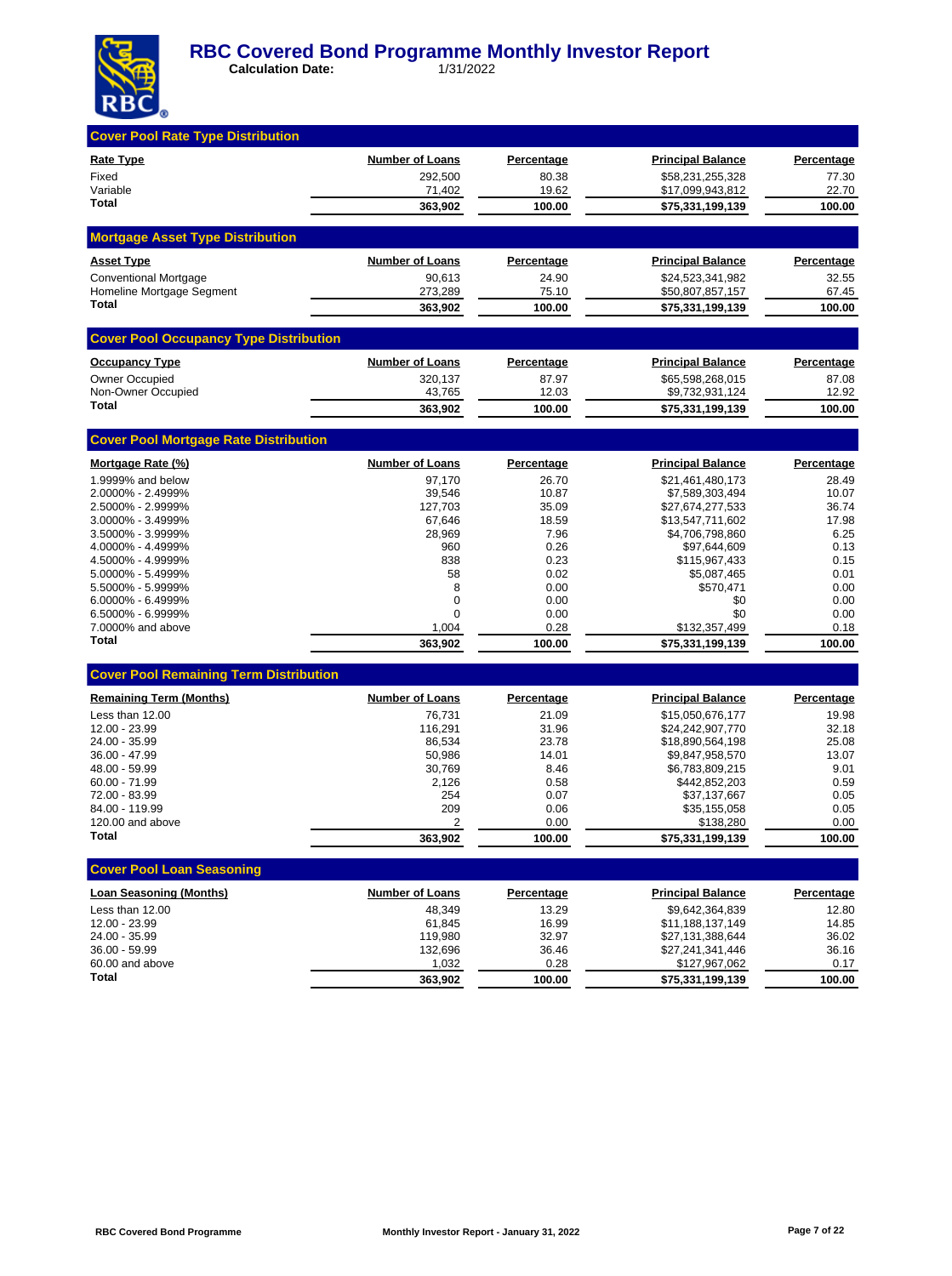

 **Calculation Date:** 1/31/2022

| <b>Range of Remaining Principal Balance</b> | <b>Number of Loans</b> | Percentage | <b>Principal Balance</b> | Percentage |
|---------------------------------------------|------------------------|------------|--------------------------|------------|
| 99,999 and below                            | 117,620                | 32.32      | \$6,140,817,306          | 8.15       |
| 100,000 - 149,999                           | 56,618                 | 15.56      | \$7,056,160,330          | 9.37       |
| 150,000 - 199,999                           | 47,526                 | 13.06      | \$8,274,026,944          | 10.98      |
| 200.000 - 249.999                           | 36,861                 | 10.13      | \$8,252,444,869          | 10.95      |
| 250.000 - 299.999                           | 27,644                 | 7.60       | \$7,561,112,422          | 10.04      |
| 300,000 - 349,999                           | 19,524                 | 5.37       | \$6,318,488,318          | 8.39       |
| 350.000 - 399.999                           | 14,295                 | 3.93       | \$5,341,545,091          | 7.09       |
| 400,000 - 449,999                           | 10,366                 | 2.85       | \$4,394,755,452          | 5.83       |
| 450.000 - 499.999                           | 7,921                  | 2.18       | \$3,751,124,671          | 4.98       |
| 500,000 - 549,999                           | 5,830                  | 1.60       | \$3,053,135,712          | 4.05       |
| 550,000 - 599,999                           | 4,481                  | 1.23       | \$2,568,083,796          | 3.41       |
| 600.000 - 649.999                           | 3,278                  | 0.90       | \$2,045,195,181          | 2.71       |
| 650,000 - 699,999                           | 2,485                  | 0.68       | \$1,673,875,392          | 2.22       |
| 700,000 - 749,999                           | 1,965                  | 0.54       | \$1,422,329,518          | 1.89       |
| 750,000 - 799,999                           | 1,495                  | 0.41       | \$1,156,112,592          | 1.53       |
| 800.000 - 849.999                           | 1,209                  | 0.33       | \$997,330,335            | 1.32       |
| 850,000 - 899,999                           | 978                    | 0.27       | \$854,895,276            | 1.13       |
| 900,000 - 949,999                           | 773                    | 0.21       | \$714,446,267            | 0.95       |
| 950.000 - 999.999                           | 529                    | 0.15       | \$514,859,301            | 0.68       |
| 1,000,000 and above                         | 2,504                  | 0.69       | \$3,240,460,368          | 4.30       |
| <b>Total</b>                                | 363,902                | 100.00     | \$75,331,199,139         | 100.00     |

| <b>Property Type</b>    | <b>Number of Loans</b> | Percentage | <b>Principal Balance</b> | Percentage |
|-------------------------|------------------------|------------|--------------------------|------------|
| Apartment (Condominium) | 49.811                 | 13.69      | \$9.367.938.499          | 12.44      |
| Detached                | 261.509                | 71.86      | \$54,935,337,680         | 72.93      |
| <b>Duplex</b>           | 4.009                  | 1.10       | \$561.481.651            | 0.75       |
| Fourplex                | 911                    | 0.25       | \$162.238.207            | 0.22       |
| Other                   | 390                    | 0.11       | \$49.493.431             | 0.07       |
| Row (Townhouse)         | 25.725                 | 7.07       | \$5.645.318.736          | 7.49       |
| Semi-detached           | 20.477                 | 5.63       | \$4,431,305,091          | 5.88       |
| Triplex                 | 1,070                  | 0.29       | \$178,085,844            | 0.24       |
| Total                   | 363,902                | 100.00     | \$75,331,199,139         | 100.00     |

| <b>Cover Pool Indexed LTV - Authorized Distribution</b> |  |
|---------------------------------------------------------|--|
|---------------------------------------------------------|--|

| Indexed LTV (%) | <b>Number of Properties</b> | Percentage | <b>Principal Balance</b> | Percentage |
|-----------------|-----------------------------|------------|--------------------------|------------|
| 20.00 and below | 18,595                      | 5.88       | \$1,705,824,327          | 2.26       |
| $20.01 - 25.00$ | 12.970                      | 4.10       | \$2.047.467.747          | 2.72       |
| 25.01 - 30.00   | 21.154                      | 6.69       | \$3,830,987,353          | 5.09       |
| $30.01 - 35.00$ | 28,069                      | 8.87       | \$5.784.447.484          | 7.68       |
| $35.01 - 40.00$ | 36,293                      | 11.47      | \$7,578,624,894          | 10.06      |
| $40.01 - 45.00$ | 37.731                      | 11.93      | \$8.795.978.360          | 11.68      |
| 45.01 - 50.00   | 37.118                      | 11.73      | \$10.032.251.473         | 13.32      |
| $50.01 - 55.00$ | 33.105                      | 10.46      | \$9.741.177.006          | 12.93      |
| $55.01 - 60.00$ | 32,212                      | 10.18      | \$10.154.655.715         | 13.48      |
| $60.01 - 65.00$ | 32,925                      | 10.41      | \$8,647,631,565          | 11.48      |
| 65.01 - 70.00   | 12,089                      | 3.82       | \$3,272,994,712          | 4.34       |
| $70.01 - 75.00$ | 6,094                       | 1.93       | \$1.590.207.024          | 2.11       |
| 75.01 - 80.00   | 7,655                       | 2.42       | \$2,053,490,961          | 2.73       |
| > 80.00         | 350                         | 0.11       | \$95,460,517             | 0.13       |
| Total           | 316,360                     | 100.00     | \$75,331,199,139         | 100.00     |

# **Cover Pool Indexed LTV - Drawn Distribution**

| Indexed LTV (%) | <b>Number of Loans</b> | Percentage | <b>Principal Balance</b> | Percentage |
|-----------------|------------------------|------------|--------------------------|------------|
| 20.00 and below | 61.908                 | 19.57      | \$6,225,358,872          | 8.26       |
| $20.01 - 25.00$ | 24,627                 | 7.78       | \$4,551,358,760          | 6.04       |
| 25.01 - 30.00   | 28,207                 | 8.92       | \$6,129,630,561          | 8.14       |
| $30.01 - 35.00$ | 30,348                 | 9.59       | \$7.290.903.028          | 9.68       |
| $35.01 - 40.00$ | 30,717                 | 9.71       | \$7.868.000.432          | 10.44      |
| $40.01 - 45.00$ | 30.715                 | 9.71       | \$8.795.831.741          | 11.68      |
| 45.01 - 50.00   | 29,910                 | 9.45       | \$9.046.027.334          | 12.01      |
| $50.01 - 55.00$ | 27,862                 | 8.81       | \$8.865.098.876          | 11.77      |
| $55.01 - 60.00$ | 26,836                 | 8.48       | \$8,821,147,674          | 11.71      |
| $60.01 - 65.00$ | 14,249                 | 4.50       | \$4,489,536,944          | 5.96       |
| 65.01 - 70.00   | 6.107                  | 1.93       | \$1.813.881.863          | 2.41       |
| 70.01 - 75.00   | 3,379                  | 1.07       | \$998,089,269            | 1.32       |
| 75.01 - 80.00   | 1,312                  | 0.41       | \$377.081.300            | 0.50       |
| > 80.00         | 183                    | 0.06       | \$59,252,487             | 0.08       |
| Total           | 316.360                | 100.00     | \$75,331,199,139         | 100.00     |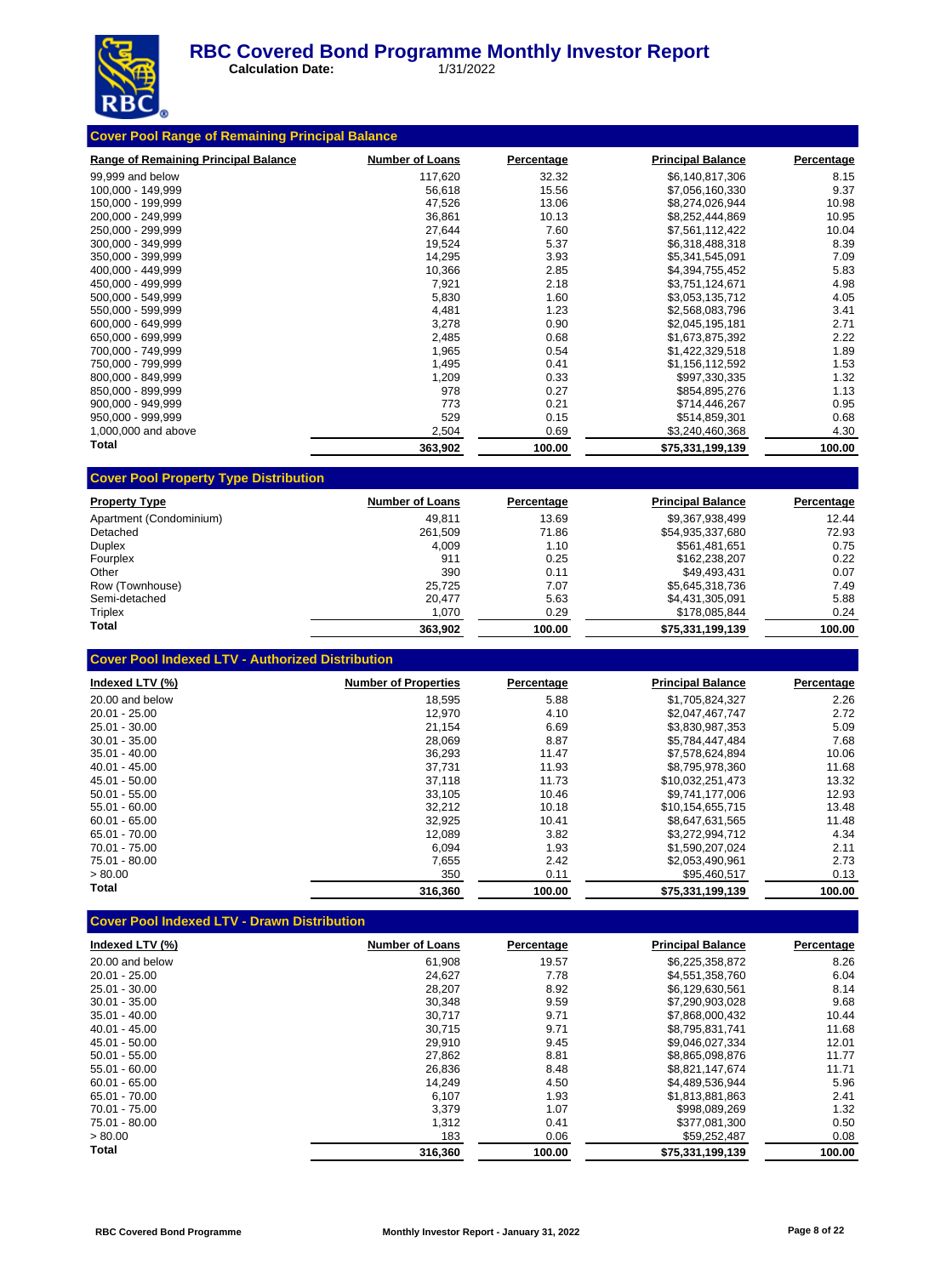

 **Calculation Date:** 1/31/2022

## **Provincial Distribution by Indexed LTV- Drawn and Aging Summary**

| <b>Province</b><br>Alberta                 | Indexed LTV (%)                                                                                                                                                                                                                              | <b>Current and</b><br>less than 30<br>days past due                                                                                                                                                                                                                            | 30 to 59<br>days past due                                                                                                                                                                | 60 to 89<br>days past due                                                                                                                                   | 90 or more<br>days past due                                                                                                                                                               | <b>Total</b>                                                                                                                                                                                                                                                                   |
|--------------------------------------------|----------------------------------------------------------------------------------------------------------------------------------------------------------------------------------------------------------------------------------------------|--------------------------------------------------------------------------------------------------------------------------------------------------------------------------------------------------------------------------------------------------------------------------------|------------------------------------------------------------------------------------------------------------------------------------------------------------------------------------------|-------------------------------------------------------------------------------------------------------------------------------------------------------------|-------------------------------------------------------------------------------------------------------------------------------------------------------------------------------------------|--------------------------------------------------------------------------------------------------------------------------------------------------------------------------------------------------------------------------------------------------------------------------------|
|                                            | 20.00 and below<br>20.01 - 25.00<br>25.01 - 30.00<br>$30.01 - 35.00$<br>35.01 - 40.00<br>40.01 - 45.00<br>45.01 - 50.00<br>$50.01 - 55.00$<br>55.01 - 60.00<br>$60.01 - 65.00$<br>65.01 - 70.00<br>70.01 - 75.00<br>75.01 - 80.00            | \$318,014,435<br>\$231,617,366<br>\$329,330,060<br>\$431,021,541<br>\$494,011,932<br>\$547,307,930<br>\$637,414,372<br>\$749,798,784<br>\$916,002,195<br>\$944,222,611<br>\$1,151,878,386<br>\$870,955,327<br>\$293,175,832                                                    | \$320,355<br>\$269,609<br>\$184,808<br>\$273,679<br>\$712,920<br>\$933,744<br>\$294,268<br>\$553,798<br>\$407,453<br>\$2,100,049<br>\$1,082,410<br>\$1,140,869<br>\$359,055              | \$73,853<br>\$0<br>\$0<br>\$324,589<br>\$152,403<br>\$81,565<br>\$90,476<br>\$183,412<br>\$550,445<br>\$732,393<br>\$90,858<br>\$853,422<br>\$757,398       | \$375,218<br>\$461,874<br>\$272,891<br>\$2,049,948<br>\$1,265,585<br>\$1,883,989<br>\$2,084,011<br>\$2,397,744<br>\$1,961,256<br>\$2,305,819<br>\$1,662,097<br>\$1,304,206<br>\$1,893,517 | \$318,783,861<br>\$232,348,849<br>\$329,787,760<br>\$433,669,756<br>\$496,142,839<br>\$550,207,227<br>\$639,883,127<br>\$752,933,738<br>\$918,921,349<br>\$949,360,872<br>\$1,154,713,751<br>\$874,253,824<br>\$296,185,802                                                    |
| <b>Total Alberta</b>                       | > 80.00                                                                                                                                                                                                                                      | \$12,608,837<br>\$7,927,359,608                                                                                                                                                                                                                                                | \$0<br>\$8,633,017                                                                                                                                                                       | \$0<br>\$3,890,812                                                                                                                                          | \$0<br>\$19,918,154                                                                                                                                                                       | \$12,608,837<br>\$7,959,801,591                                                                                                                                                                                                                                                |
| <b>Province</b><br><b>British Columbia</b> | <u>Indexed LTV (%)</u>                                                                                                                                                                                                                       | <b>Current and</b><br>less than 30<br>days past due                                                                                                                                                                                                                            | 30 to 59<br>days past due                                                                                                                                                                | 60 to 89<br><u>days past due</u>                                                                                                                            | 90 or more<br>days past due                                                                                                                                                               | <b>Total</b>                                                                                                                                                                                                                                                                   |
| <b>Total British Columbia</b>              | 20.00 and below<br>20.01 - 25.00<br>25.01 - 30.00<br>30.01 - 35.00<br>35.01 - 40.00<br>$40.01 - 45.00$<br>45.01 - 50.00<br>$50.01 - 55.00$<br>55.01 - 60.00<br>$60.01 - 65.00$<br>65.01 - 70.00<br>70.01 - 75.00<br>75.01 - 80.00<br>> 80.00 | \$1,771,867,387<br>\$1,214,413,369<br>\$1,618,599,961<br>\$1,805,248,117<br>\$1,634,366,040<br>\$1,676,989,541<br>\$1,628,701,640<br>\$1,799,790,410<br>\$1,559,069,138<br>\$1,352,690,146<br>\$304,722,795<br>\$39,270,258<br>\$15,449,555<br>\$5,532,767<br>\$16,426,711,122 | \$1,080,898<br>\$1,590,856<br>\$926,647<br>\$1,075,869<br>\$248,708<br>\$1,392,712<br>\$2,209,211<br>\$1,238,708<br>\$1,214,127<br>\$192,212<br>\$0<br>\$0<br>\$0<br>\$0<br>\$11,169,948 | \$0<br>\$1,147,675<br>\$1,231,719<br>\$176,347<br>\$596,851<br>\$335,859<br>\$0<br>\$267,847<br>\$0<br>\$591,367<br>\$0<br>\$0<br>\$0<br>\$0<br>\$4,347,665 | \$551,321<br>\$199,937<br>\$3,680,972<br>\$1,964,227<br>\$615,536<br>\$151,387<br>\$0<br>\$2,527,282<br>\$0<br>\$415,323<br>\$1,159,839<br>\$0<br>\$0<br>\$0<br>\$11,265,823              | \$1,773,499,605<br>\$1,217,351,837<br>\$1,624,439,298<br>\$1,808,464,560<br>\$1,635,827,134<br>\$1,678,869,499<br>\$1,630,910,852<br>\$1,803,824,247<br>\$1,560,283,264<br>\$1,353,889,048<br>\$305,882,634<br>\$39,270,258<br>\$15,449,555<br>\$5,532,767<br>\$16,453,494,558 |
| <b>Province</b><br>Manitoba                | Indexed LTV (%)                                                                                                                                                                                                                              | <b>Current and</b><br>less than 30<br>days past due                                                                                                                                                                                                                            | 30 to 59<br>days past due                                                                                                                                                                | 60 to 89<br>days past due                                                                                                                                   | 90 or more<br>days past due                                                                                                                                                               | <b>Total</b>                                                                                                                                                                                                                                                                   |
|                                            | 20.00 and below<br>20.01 - 25.00<br>25.01 - 30.00<br>$30.01 - 35.00$<br>$35.01 - 40.00$<br>$40.01 - 45.00$<br>45.01 - 50.00<br>$50.01 - 55.00$<br>$55.01 - 60.00$<br>$60.01 - 65.00$<br>65.01 - 70.00<br>70.01 - 75.00<br>75.01 - 80.00      | \$79,000,014<br>\$65,602,272<br>\$83,518,792<br>\$112,050,818<br>\$139,545,784<br>\$164,400,009<br>\$207,740,368<br>\$238,774,927<br>\$300,776,412<br>\$274,027,844<br>\$86,602,560<br>\$9,976,672<br>\$8,414,311                                                              | \$23,683<br>\$0<br>\$145,554<br>\$165,870<br>\$265,750<br>\$0<br>\$279,813<br>\$0<br>\$0<br>\$0<br>\$0<br>\$0<br>\$0                                                                     | \$58,120<br>\$0<br>\$0<br>\$443,997<br>\$0<br>\$327,601<br>\$438,176<br>\$0<br>\$0<br>\$0<br>\$0<br>\$0<br>\$0                                              | \$81,806<br>\$0<br>\$11,117<br>\$233,636<br>\$0<br>\$230,344<br>\$0<br>\$386,210<br>\$239,702<br>\$832,904<br>\$612,293<br>\$0<br>\$0                                                     | \$79,163,623<br>\$65,602,272<br>\$83,675,462<br>\$112,894,321<br>\$139,811,535<br>\$164,957,954<br>\$208,458,357<br>\$239,161,138<br>\$301,016,114<br>\$274,860,748<br>\$87,214,853<br>\$9,976,672<br>\$8,414,311                                                              |

Total Manitoba **\$1,772,929,939 \$880,671 \$1,267,894 \$2,628,012 \$1,777,706,516**

> 80.00 \$2,499,157 \$0 \$0 \$0 \$2,499,157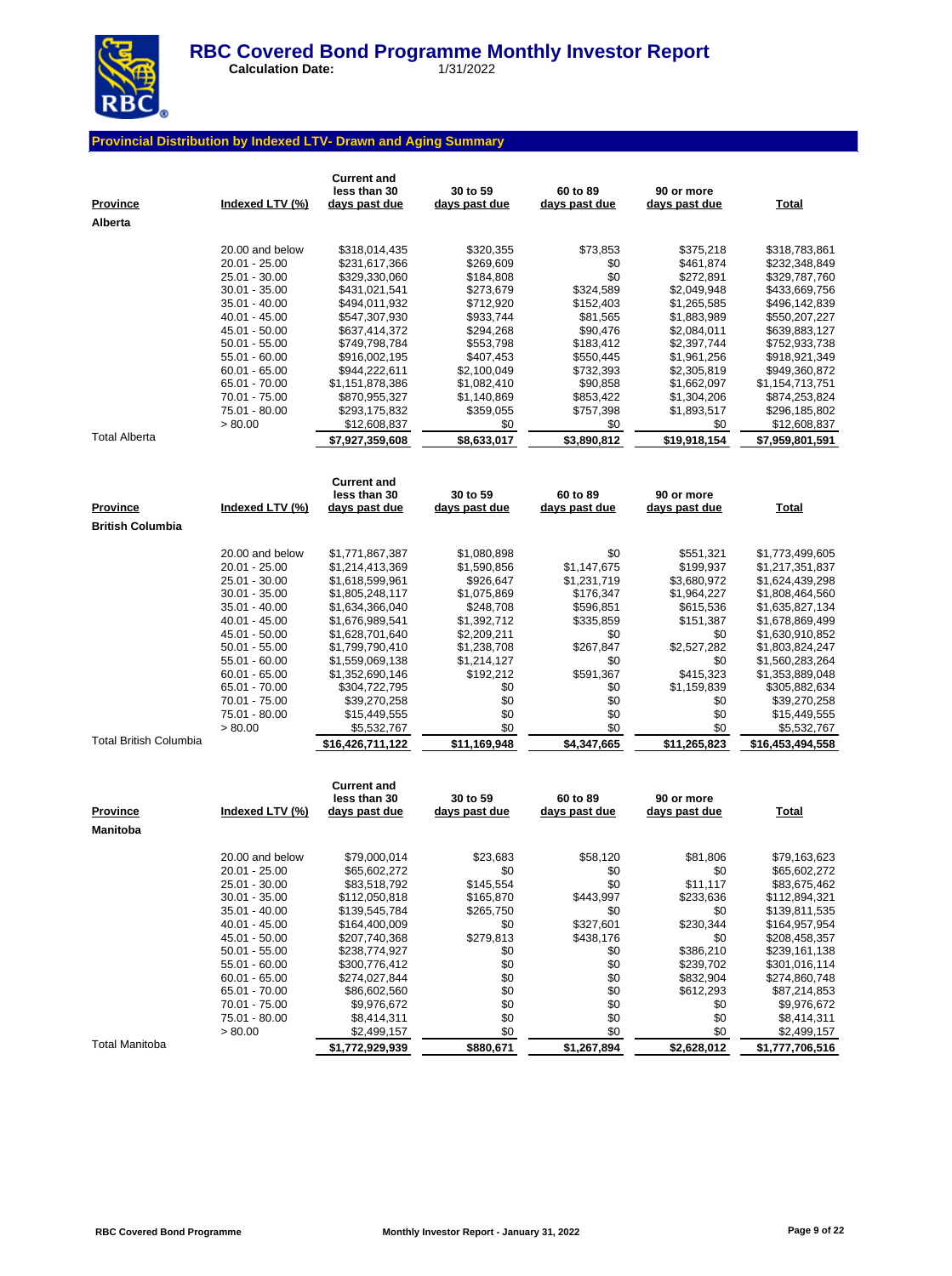

| Province                        | Indexed LTV (%) | <b>Current and</b><br>less than 30<br>days past due | 30 to 59<br>days past due | 60 to 89<br>days past due | 90 or more<br><u>days past due</u> | Total         |
|---------------------------------|-----------------|-----------------------------------------------------|---------------------------|---------------------------|------------------------------------|---------------|
| New Brunswick                   |                 |                                                     |                           |                           |                                    |               |
|                                 | 20.00 and below | \$39,176,006                                        | \$36,923                  | \$0                       | \$0                                | \$39,212,928  |
|                                 | 20.01 - 25.00   | \$32,110,297                                        | \$0                       | \$0                       | \$0                                | \$32,110,297  |
|                                 | 25.01 - 30.00   | \$49,057,967                                        | \$0                       | \$115,474                 | \$108,445                          | \$49,281,886  |
|                                 | $30.01 - 35.00$ | \$57,738,891                                        | \$93,424                  | \$47,068                  | \$181,133                          | \$58,060,516  |
|                                 | 35.01 - 40.00   | \$68,204,576                                        | \$140,306                 | \$136,639                 | \$0                                | \$68,481,521  |
|                                 | 40.01 - 45.00   | \$69,299,454                                        | \$0                       | \$0                       | \$112,945                          | \$69,412,399  |
|                                 | 45.01 - 50.00   | \$67,774,036                                        | \$0                       | \$101,813                 | \$35,468                           | \$67,911,317  |
|                                 | $50.01 - 55.00$ | \$80,788,081                                        | \$0                       | \$0                       | \$0                                | \$80,788,081  |
|                                 | 55.01 - 60.00   | \$82,746,367                                        | \$0                       | \$0                       | \$0                                | \$82,746,367  |
|                                 | $60.01 - 65.00$ | \$42,395,119                                        | \$0                       | \$100,658                 | \$196,890                          | \$42,692,668  |
|                                 | 65.01 - 70.00   | \$5,808,739                                         | \$0                       | \$0                       | \$0                                | \$5,808,739   |
|                                 | 70.01 - 75.00   | \$3,626,265                                         | \$0                       | \$0                       | \$0                                | \$3,626,265   |
|                                 | 75.01 - 80.00   | \$3,466,318                                         | \$0                       | \$0                       | \$0                                | \$3,466,318   |
|                                 | > 80.00         | \$3,995,089                                         | \$86,228                  | \$0                       | \$0                                | \$4,081,316   |
| <b>Total New Brunswick</b>      |                 | \$606,187,203                                       | \$356,880                 | \$501,652                 | \$634,881                          | \$607,680,616 |
|                                 |                 |                                                     |                           |                           |                                    |               |
|                                 |                 | <b>Current and</b><br>less than 30                  | 30 to 59                  | 60 to 89                  | 90 or more                         |               |
| Province                        | Indexed LTV (%) | days past due                                       | days past due             | days past due             | <u>days past due</u>               | Total         |
| Newfoundland and<br>Labrador    |                 |                                                     |                           |                           |                                    |               |
|                                 | 20.00 and below | \$36,276,952                                        | \$0                       | \$0                       | \$28,365                           | \$36,305,316  |
|                                 | 20.01 - 25.00   | \$30,487,110                                        | \$132,298                 | \$0                       | \$0                                | \$30,619,408  |
|                                 | 25.01 - 30.00   | \$47,612,373                                        | \$48,371                  | \$0                       | \$19,848                           | \$47,680,593  |
|                                 | 30.01 - 35.00   | \$68,387,854                                        | \$0                       | \$0                       | \$0                                | \$68,387,854  |
|                                 | 35.01 - 40.00   | \$81,766,059                                        | \$120,798                 | \$0                       | \$0                                | \$81,886,857  |
|                                 | 40.01 - 45.00   | \$81,043,243                                        | \$84,887                  | \$134,803                 | \$650,176                          | \$81,913,109  |
|                                 | 45.01 - 50.00   | \$81,786,597                                        | \$0                       | \$0                       | \$0                                | \$81,786,597  |
|                                 | $50.01 - 55.00$ | \$79,065,805                                        | \$0                       | \$0                       | \$0                                | \$79,065,805  |
|                                 | 55.01 - 60.00   | \$96,991,783                                        | \$0                       | \$194,195                 | \$172,206                          | \$97,358,184  |
|                                 | $60.01 - 65.00$ | \$39,130,060                                        | \$0                       | \$0                       | \$0                                | \$39,130,060  |
|                                 | 65.01 - 70.00   | \$1,593,140                                         | \$0                       | \$0                       | \$0                                | \$1,593,140   |
|                                 | 70.01 - 75.00   | \$674,278                                           | \$0                       | \$0                       | \$0                                | \$674,278     |
|                                 | 75.01 - 80.00   | \$1,471,165                                         | \$0                       | \$0                       | \$0                                | \$1,471,165   |
|                                 | > 80.00         | \$2,367,755                                         | \$0                       | \$0                       | \$0                                | \$2,367,755   |
| Total Newfoundland and Labrador |                 | \$648,654,174                                       | \$386,354                 | \$328.998                 | \$870,595                          | \$650,240,121 |
|                                 |                 | <b>Current and</b><br>less than 30                  | 30 to 59                  | 60 to 89                  | 90 or more                         |               |
|                                 |                 |                                                     |                           |                           |                                    |               |

| <b>Province</b>                    | Indexed LTV (%) | 1699 UIGH JU<br>days past due | ວບ ເບ ວອ<br>days past due | <b>00 10 09</b><br>days past due | 90 OF HOLE<br>days past due | Total     |
|------------------------------------|-----------------|-------------------------------|---------------------------|----------------------------------|-----------------------------|-----------|
| <b>Northwest Territories</b>       |                 |                               |                           |                                  |                             |           |
|                                    | 20.00 and below | \$327,820                     | \$0                       | \$0                              | \$0                         | \$327,820 |
|                                    | $20.01 - 25.00$ | \$44,763                      | \$0                       | \$0                              | \$0                         | \$44,763  |
|                                    | $25.01 - 30.00$ | \$127,431                     | \$0                       | \$0                              | \$0                         | \$127,431 |
|                                    | $30.01 - 35.00$ | \$0                           | \$0                       | \$0                              | \$0                         | \$0       |
|                                    | $35.01 - 40.00$ | \$76,833                      | \$0                       | \$0                              | \$0                         | \$76,833  |
|                                    | $40.01 - 45.00$ | \$0                           | \$0                       | \$0                              | \$0                         | \$0       |
|                                    | 45.01 - 50.00   | \$116,875                     | \$0                       | \$0                              | \$0                         | \$116,875 |
|                                    | $50.01 - 55.00$ | \$0                           | \$0                       | \$0                              | \$0                         | \$0       |
|                                    | $55.01 - 60.00$ | \$0                           | \$0                       | \$0                              | \$0                         | \$0       |
|                                    | $60.01 - 65.00$ | \$0                           | \$0                       | \$0                              | \$0                         | \$0       |
|                                    | 65.01 - 70.00   | \$0                           | \$0                       | \$0                              | \$0                         | \$0       |
|                                    | 70.01 - 75.00   | \$0                           | \$0                       | \$0                              | \$0                         | \$0       |
|                                    | 75.01 - 80.00   | \$0                           | \$0                       | \$0                              | \$0                         | \$0       |
|                                    | > 80.00         | \$0                           | \$0                       | \$0                              | \$0                         | \$0       |
| <b>Total Northwest Territories</b> |                 | \$693,723                     | \$0                       | \$0                              | \$0                         | \$693,723 |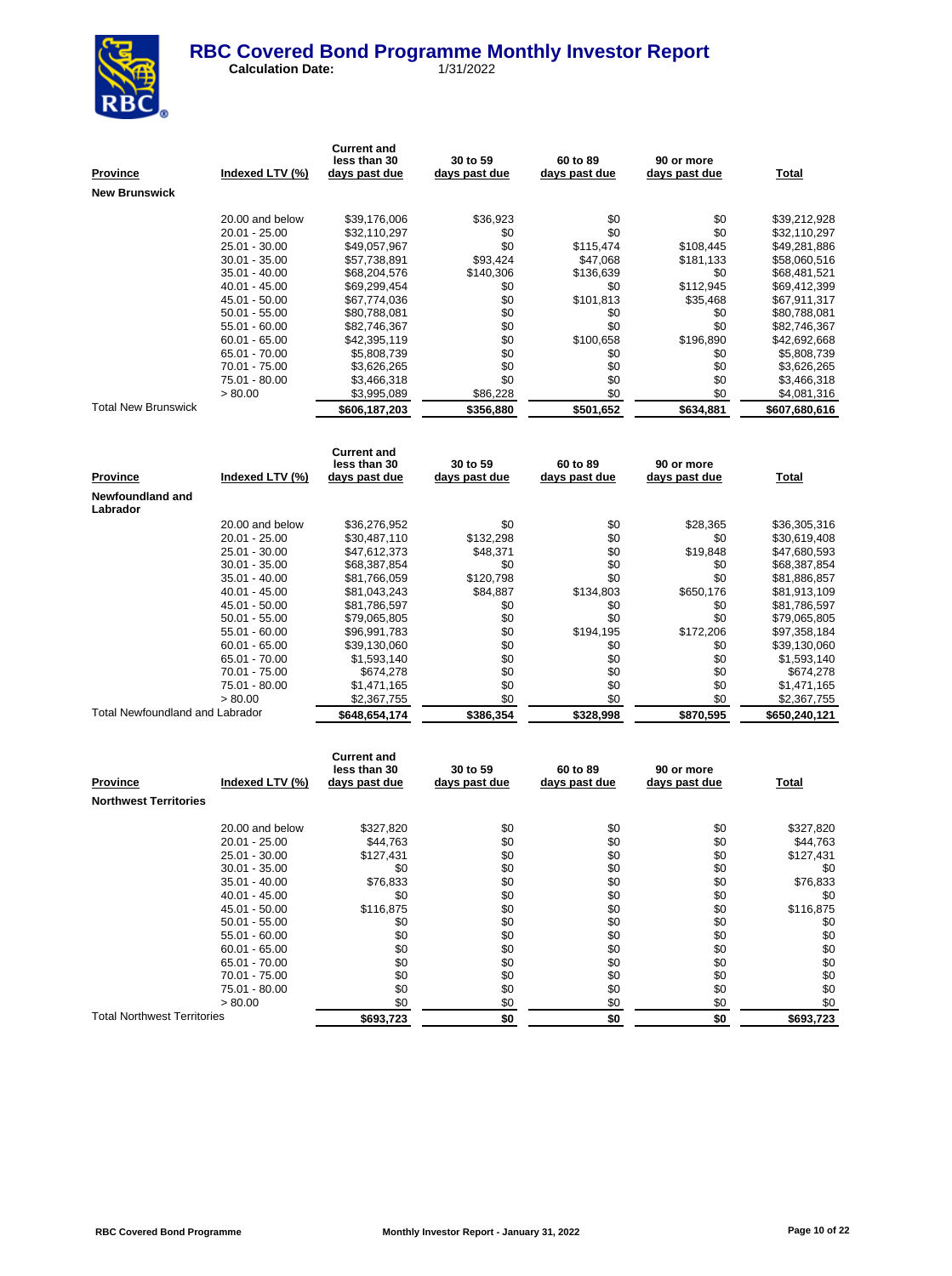

 **Calculation Date:** 1/31/2022

| <b>Province</b><br>Nova Scotia | Indexed LTV (%) | <b>Current and</b><br>less than 30<br>days past due | 30 to 59<br>days past due | 60 to 89<br>days past due | 90 or more<br>days past due | <b>Total</b>    |
|--------------------------------|-----------------|-----------------------------------------------------|---------------------------|---------------------------|-----------------------------|-----------------|
|                                | 20.00 and below | \$82,853,819                                        | \$0                       |                           | \$0                         | \$82,875,203    |
|                                | 20.01 - 25.00   | \$59,067,860                                        | \$72,293                  | \$21,385<br>\$0           | \$89,403                    | \$59,229,556    |
|                                | 25.01 - 30.00   | \$94,889,432                                        | \$0                       | \$0                       | \$72,189                    | \$94,961,621    |
|                                | $30.01 - 35.00$ | \$129,566,945                                       | \$0                       | \$0                       | \$907,069                   | \$130,474,014   |
|                                | $35.01 - 40.00$ | \$164,302,702                                       | \$0                       | \$236,375                 | \$128,459                   | \$164,667,536   |
|                                | 40.01 - 45.00   | \$202,087,233                                       | \$0                       | \$600,169                 | \$243,819                   | \$202,931,221   |
|                                | 45.01 - 50.00   | \$159,448,321                                       | \$122,367                 | \$0                       | \$16,966                    | \$159,587,653   |
|                                | $50.01 - 55.00$ | \$98,897,029                                        | \$0                       | \$0                       | \$105,597                   | \$99,002,626    |
|                                | 55.01 - 60.00   | \$72,681,236                                        | \$0                       | \$0                       | \$132,097                   | \$72,813,333    |
|                                | $60.01 - 65.00$ | \$34,416,456                                        | \$0                       | \$0                       | \$0                         | \$34,416,456    |
|                                | 65.01 - 70.00   | \$6,671,211                                         | \$0                       | \$0                       | \$0                         | \$6,671,211     |
|                                | 70.01 - 75.00   | \$3,007,357                                         | \$0                       | \$0                       | \$0                         | \$3,007,357     |
|                                | 75.01 - 80.00   | \$3,766,267                                         | \$0                       | \$0                       | \$0                         | \$3,766,267     |
|                                | > 80.00         | \$3,032,016                                         | \$0                       | \$0                       | \$0                         | \$3,032,016     |
| <b>Total Nova Scotia</b>       |                 | \$1,114,687,882                                     | \$194,660                 | \$857,929                 | \$1,695,599                 | \$1,117,436,069 |
|                                |                 | <b>Current and</b><br>less than 30                  | 30 to 59                  | 60 to 89                  | 90 or more                  |                 |
| <b>Province</b>                | Indexed LTV (%) | days past due                                       | days past due             | days past due             | days past due               | <b>Total</b>    |
| Nunavut                        |                 |                                                     |                           |                           |                             |                 |
|                                | 20.00 and below | \$0                                                 | \$0                       | \$0                       | \$0                         | \$0             |
|                                | 20.01 - 25.00   | \$34,940                                            | \$0                       | \$0                       | \$0                         | \$34,940        |
|                                | 25.01 - 30.00   | \$0                                                 | \$0                       | \$0                       | \$0                         | \$0             |
|                                | $30.01 - 35.00$ | \$0                                                 | \$0                       | \$0                       | \$0                         | \$0             |
|                                | $35.01 - 40.00$ | \$0                                                 | \$0                       | \$0                       | \$0                         | \$0             |
|                                | 40.01 - 45.00   | \$0                                                 | \$0                       | \$0                       | \$0                         | \$0             |
|                                | 45.01 - 50.00   | \$0                                                 | \$0                       | \$0                       | \$0                         | \$0             |
|                                | $50.01 - 55.00$ | \$0                                                 | \$0                       | \$0                       | \$0                         | \$0             |
|                                | 55.01 - 60.00   | \$0                                                 | \$0                       | \$0                       | \$0                         | \$0             |
|                                | $60.01 - 65.00$ | \$0                                                 | \$0                       | \$0                       | \$0                         | \$0             |
|                                | 65.01 - 70.00   | \$0                                                 | \$0                       | \$0                       | \$0                         | \$0             |
|                                | 70.01 - 75.00   | \$0                                                 | \$0                       | \$0                       | \$0                         | \$0             |
|                                | 75.01 - 80.00   | \$0                                                 | \$0                       | \$0                       | \$0                         | \$0             |
|                                | > 80.00         | \$0                                                 | \$0                       | \$0                       | \$0                         | \$0             |
| <b>Total Nunavut</b>           |                 | \$34,940                                            | \$0                       | \$0                       | \$0                         | \$34,940        |
|                                |                 |                                                     |                           |                           |                             |                 |
|                                |                 | <b>Current and</b>                                  |                           |                           |                             |                 |
|                                |                 | less than 30                                        | 30 to 59                  | 60 to 89                  | 90 or more                  |                 |
| <u>Province</u>                | Indexed LTV (%) | <u>days past due</u>                                | days past due             | days past due             | days past due               | Total           |
| Ontario                        |                 |                                                     |                           |                           |                             |                 |
|                                | 20.00 and below | \$3,296,549,180                                     | \$400,016                 | \$386,647                 | \$973,380                   | \$3,298,309,224 |
|                                | $20.01 - 25.00$ | \$2,465,590,279                                     | \$1,459,217               | \$394,606                 | \$1,573,987                 | \$2,469,018,089 |
|                                | 25.01 - 30.00   | \$3,274,016,410                                     | \$2,594,958               | \$872,760                 | \$1,014,431                 | \$3,278,498,559 |
|                                | $30.01 - 35.00$ | \$3,799,282,701                                     | \$1,217,816               | \$776,804                 | \$1,445,195                 | \$3,802,722,516 |
|                                | $35.01 - 40.00$ | \$4,099,190,810                                     | \$4,241,849               | \$208,121                 | \$2,514,226                 | \$4,106,155,005 |
|                                | 40.01 - 45.00   | \$4,679,775,223                                     | \$3,794,844               | \$0                       | \$554,490                   | \$4,684,124,557 |
|                                | 45.01 - 50.00   | \$4,794,857,383                                     | \$1,477,671               | \$3,173,796               | \$1,469,516                 | \$4,800,978,365 |
|                                | $50.01 - 55.00$ | \$4,693,314,221                                     | \$2,695,025               | \$1,136,666               | \$1,505,888                 | \$4,698,651,800 |
|                                | 55.01 - 60.00   | \$4,938,926,253                                     | \$4,276,512               | \$0                       | \$2,234,201                 | \$4,945,436,967 |
|                                | $60.01 - 65.00$ | \$1,475,044,757                                     | \$1,425,109               | \$1,265,515               | \$1,787,889                 | \$1,479,523,270 |
|                                | 65.01 - 70.00   | \$181,306,916                                       | \$0                       | \$0                       | \$0                         | \$181,306,916   |

Total Ontario **\$37,826,466,916 \$23,583,018 \$8,214,916 \$15,073,201 \$37,873,338,052**

 $$18,899,751$ 

 $$181,306,916$ <br>  $$65,344,989$ <br>  $$65,344,989$ <br>  $$69$ <br>  $$65,344,989$ <br>  $$69$ <br>  $$65,344,989$ 

70.01 - 75.00 \$65,344,989 \$0 \$0 \$0 \$65,344,989 \$0 \$65,344,989 \$0 \$65,344,989 \$144,368,044 \$0 \$0 \$44,368,044  $\begin{array}{ccccccccc} 75.01 & 80.00 && \textbf{$\$44,368,044} && \textbf{$\$0} && \textbf{$\$0}$ && \textbf{$\$0$} && \textbf{$\$44,368,044} \\ & >80.00 && \textbf{$\$18,899,751} && \textbf{201} && \textbf{$\$0$} && \textbf{$\$0$} && \textbf{$\$18,899,751} \end{array}$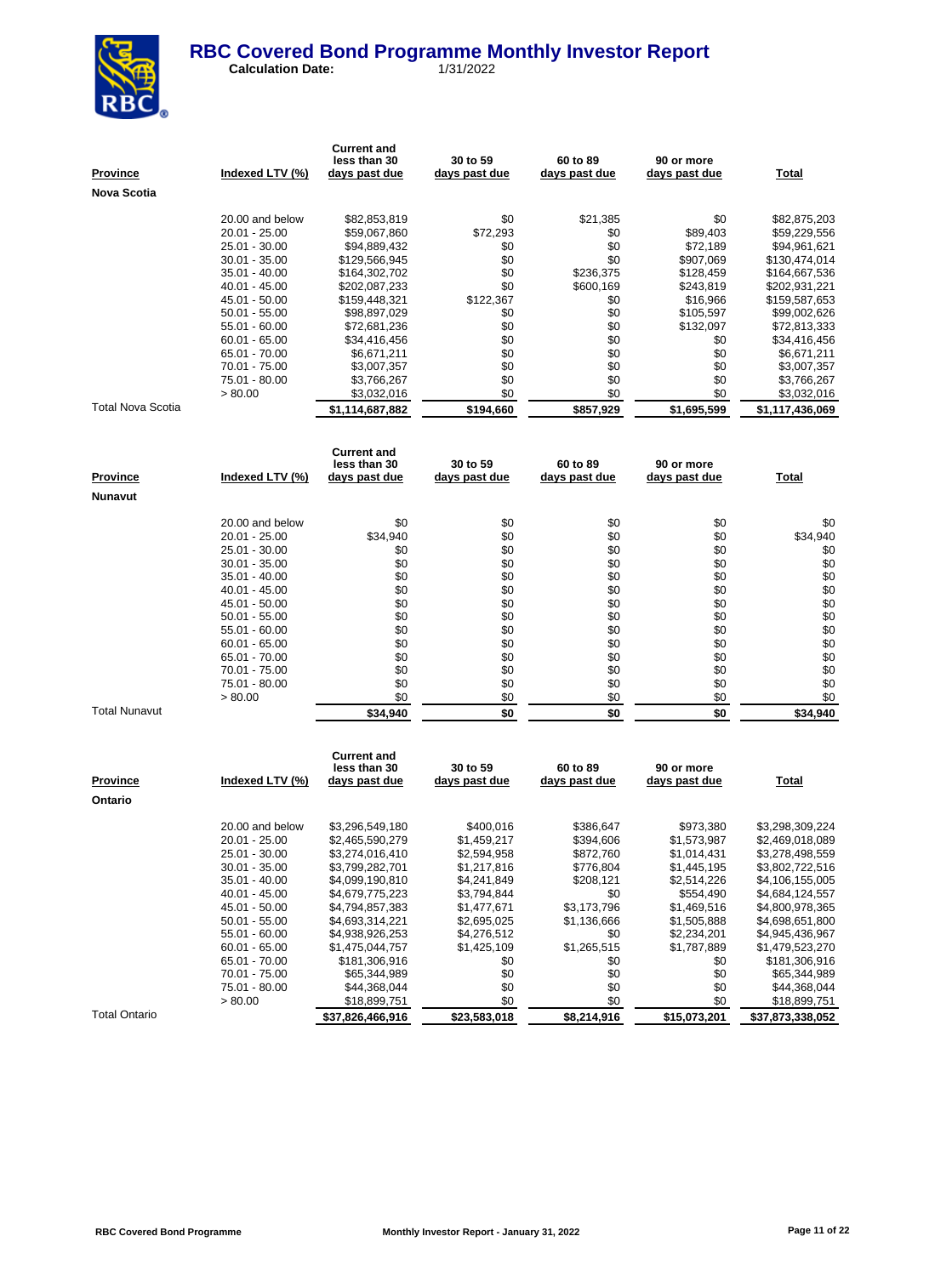

| <b>Province</b>                   | Indexed LTV (%)                    | <b>Current and</b><br>less than 30<br>days past due | 30 to 59<br><u>days past due</u> | 60 to 89<br>days past due | 90 or more<br>days past due | <b>Total</b>                   |
|-----------------------------------|------------------------------------|-----------------------------------------------------|----------------------------------|---------------------------|-----------------------------|--------------------------------|
| <b>Prince Edward Island</b>       |                                    |                                                     |                                  |                           |                             |                                |
|                                   | 20.00 and below                    | \$7,834,759                                         | \$0                              | \$0                       | \$0                         | \$7,834,759                    |
|                                   | 20.01 - 25.00                      | \$7,191,475                                         | \$0                              | \$0                       | \$0                         | \$7,191,475                    |
|                                   | 25.01 - 30.00                      | \$7,461,347                                         | \$0                              | \$0                       | \$0                         | \$7,461,347                    |
|                                   | 30.01 - 35.00                      | \$13,434,374                                        | \$0                              | \$0                       | \$0                         | \$13,434,374                   |
|                                   | 35.01 - 40.00                      | \$14,626,640                                        | \$0                              | \$0                       | \$0                         | \$14,626,640                   |
|                                   | 40.01 - 45.00                      | \$18,688,943                                        | \$0                              | \$0                       | \$0                         | \$18,688,943                   |
|                                   | 45.01 - 50.00                      | \$19,476,659                                        | \$0                              | \$0                       | \$0                         | \$19,476,659                   |
|                                   | $50.01 - 55.00$                    | \$15,722,635                                        | \$0                              | \$0                       | \$0                         | \$15,722,635                   |
|                                   | 55.01 - 60.00                      | \$16,669,498                                        | \$0                              | \$0                       | \$0                         | \$16,669,498                   |
|                                   | $60.01 - 65.00$                    | \$14,358,771                                        | \$0                              | \$0                       | \$0                         | \$14,358,771                   |
|                                   | 65.01 - 70.00                      | \$2,167,533                                         | \$0                              | \$0                       | \$0                         | \$2,167,533                    |
|                                   | 70.01 - 75.00<br>75.01 - 80.00     | \$359,489<br>\$829,161                              | \$0<br>\$0                       | \$0<br>\$0                | \$0<br>\$0                  | \$359,489<br>\$829,161         |
|                                   | > 80.00                            | \$932,314                                           | \$0                              | \$0                       | \$0                         | \$932,314                      |
| <b>Total Prince Edward Island</b> |                                    | \$139,753,598                                       | \$0                              | \$0                       | \$0                         | \$139,753,598                  |
|                                   |                                    |                                                     |                                  |                           |                             |                                |
|                                   |                                    | <b>Current and</b>                                  |                                  |                           |                             |                                |
|                                   |                                    | less than 30                                        | 30 to 59                         | 60 to 89                  | 90 or more                  |                                |
| <u>Province</u>                   | Indexed LTV (%)                    | days past due                                       | <u>days past due</u>             | days past due             | <u>days past due</u>        | <b>Total</b>                   |
| Quebec                            |                                    |                                                     |                                  |                           |                             |                                |
|                                   |                                    |                                                     |                                  |                           |                             |                                |
|                                   | 20.00 and below                    | \$475,986,748                                       | \$221,760                        | \$6,594                   | \$65,809                    | \$476,280,911                  |
|                                   | 20.01 - 25.00                      | \$342,908,039                                       | \$0                              | \$154,106                 | \$379,853                   | \$343,441,999                  |
|                                   | 25.01 - 30.00                      | \$477,643,957                                       | \$149,070                        | \$0                       | \$211,262                   | \$478,004,289                  |
|                                   | 30.01 - 35.00<br>35.01 - 40.00     | \$669,032,376<br>\$934,453,085                      | \$51,419<br>\$473,846            | \$99,309<br>\$86,159      | \$56,106<br>\$770,693       | \$669,239,210<br>\$935,783,783 |
|                                   | $40.01 - 45.00$                    | \$1,133,821,154                                     | \$460,086                        | \$172,472                 | \$601,175                   | \$1,135,054,887                |
|                                   | 45.01 - 50.00                      | \$1,258,923,572                                     | \$708,829                        | \$712,121                 | \$395,433                   | \$1,260,739,956                |
|                                   | $50.01 - 55.00$                    | \$940,009,851                                       | \$657,742                        | \$0                       | \$584,710                   | \$941,252,303                  |
|                                   | 55.01 - 60.00                      | \$647,236,839                                       | \$437,060                        | \$55,540                  | \$385,364                   | \$648,114,803                  |
|                                   | $60.01 - 65.00$                    | \$223,717,155                                       | \$344,141                        | \$0                       | \$213,944                   | \$224,275,241                  |
|                                   | 65.01 - 70.00                      | \$65,090,532                                        | \$0                              | \$105,236                 | \$547,952                   | \$65,743,720                   |
|                                   | 70.01 - 75.00                      | \$394,820                                           | \$0                              | \$0                       | \$0                         | \$394,820                      |
|                                   | 75.01 - 80.00<br>> 80.00           | \$253,052<br>\$5,453,097                            | \$0<br>\$0                       | \$0<br>\$0                | \$0<br>\$0                  | \$253,052<br>\$5,453,097       |
| <b>Total Quebec</b>               |                                    | \$7,174,924,277                                     | \$3,503,955                      | \$1,391,538               | \$4,212,302                 | \$7,184,032,071                |
|                                   |                                    |                                                     |                                  |                           |                             |                                |
|                                   |                                    | <b>Current and</b>                                  |                                  |                           |                             |                                |
|                                   |                                    | less than 30                                        | 30 to 59                         | 60 to 89                  | 90 or more                  |                                |
| Province                          | Indexed LTV (%)                    | days past due                                       | days past due                    | days past due             | days past due               | Total                          |
| Saskatchewan                      |                                    |                                                     |                                  |                           |                             |                                |
|                                   | 20.00 and below                    | \$111,197,690                                       | \$15,605                         | \$32,767                  | \$9,480                     | \$111,255,543                  |
|                                   | 20.01 - 25.00                      | \$93,101,368                                        | \$84,275                         | \$91,817                  | \$202,160                   | \$93,479,620                   |
|                                   | 25.01 - 30.00                      | \$132,653,615                                       | \$0                              | \$0                       | \$580,336                   | \$133,233,951                  |
|                                   | 30.01 - 35.00                      | \$190,695,500                                       | \$395,583                        | \$131,310                 | \$482,358                   | \$191,704,751                  |
|                                   | $35.01 - 40.00$                    | \$221,955,470                                       | \$52,345                         | \$0                       | \$716,206                   | \$222,724,021                  |
|                                   | $40.01 - 45.00$                    | \$208,681,931                                       | \$82,525                         | \$0                       | \$398,477                   | \$209,162,933                  |
|                                   | 45.01 - 50.00                      | \$175,256,032                                       | \$290,091<br>\$0                 | \$0<br>\$0                | \$485,278                   | \$176,031,402<br>\$154,696,504 |
|                                   | $50.01 - 55.00$<br>$55.01 - 60.00$ | \$154,696,504<br>\$177,647,094                      | \$0                              | \$0                       | \$0<br>\$202,208            | \$177,849,303                  |
|                                   | $60.01 - 65.00$                    | \$76,597,876                                        | \$0                              | \$0                       | \$234,654                   | \$76,832,529                   |
|                                   | 65.01 - 70.00                      | \$2,779,365                                         | \$0                              | \$0                       | \$0                         | \$2,779,365                    |
|                                   | 70.01 - 75.00                      | \$1,048,757                                         | \$0                              | \$0                       | \$0                         | \$1,048,757                    |
|                                   | 75.01 - 80.00                      | \$2,824,052                                         | \$0                              | \$0                       | \$0                         | \$2,824,052                    |
|                                   | > 80.00                            | \$3,845,478                                         | \$0                              | \$0                       | \$0                         | \$3,845,478                    |
| <b>Total Saskatchewan</b>         |                                    | \$1,552,980,732                                     | \$920,424                        | \$255,894                 | \$3,311,158                 | \$1,557,468,208                |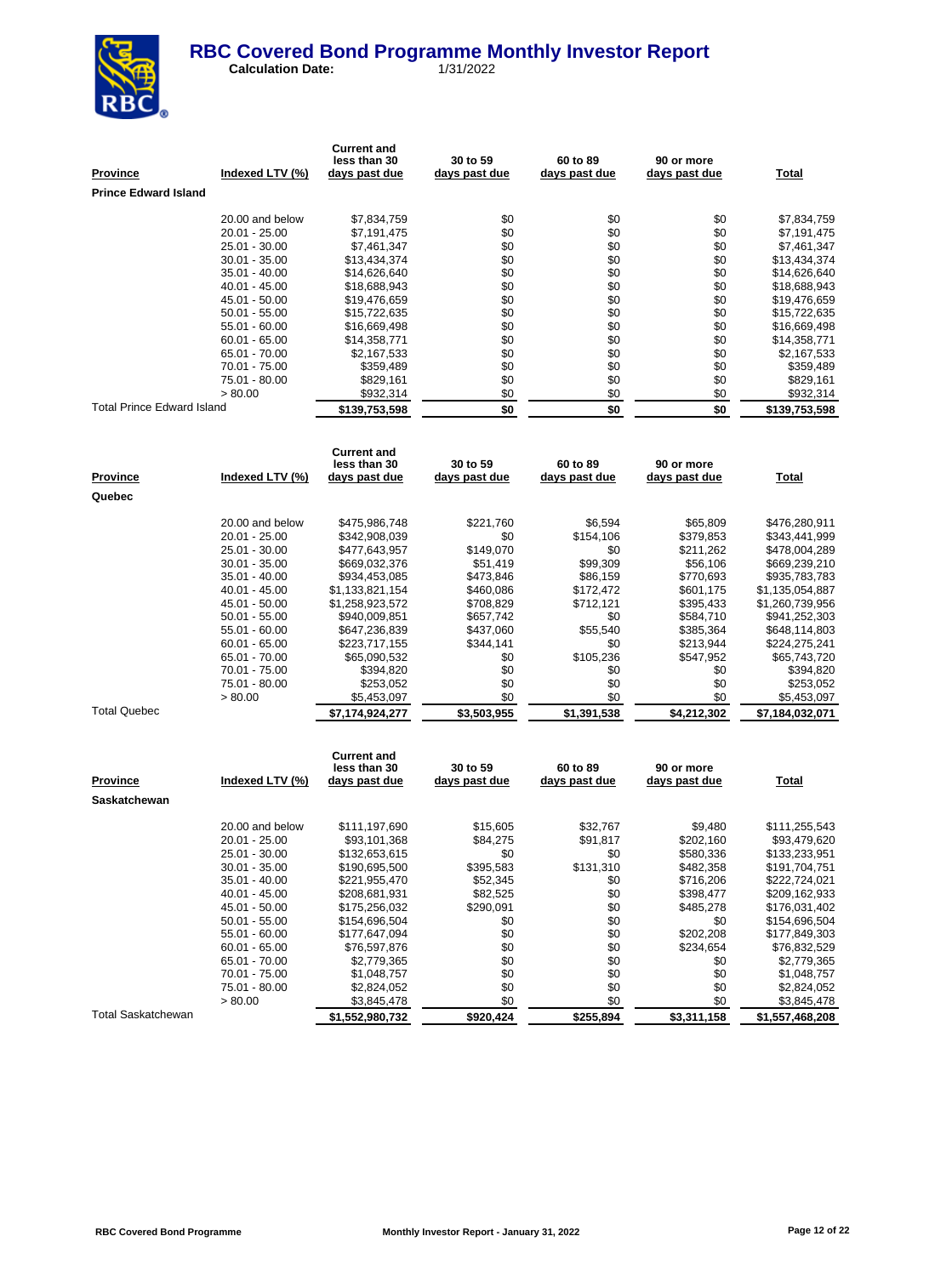

 **Calculation Date:** 1/31/2022

| Indexed LTV (%) | <b>Current and</b><br>less than 30<br>days past due | 30 to 59<br>days past due | 60 to 89<br>days past due | 90 or more<br>days past due | Total            |
|-----------------|-----------------------------------------------------|---------------------------|---------------------------|-----------------------------|------------------|
|                 |                                                     |                           |                           |                             |                  |
| 20.00 and below | \$1,810,681                                         | \$0                       | \$0                       | \$0                         | \$1,810,681      |
| $20.01 - 25.00$ | \$1,103,374                                         | \$0                       | \$0                       | \$0                         | \$1,103,374      |
| 25.01 - 30.00   | \$2,585,798                                         | \$0                       | \$0                       | \$0                         | \$2,585,798      |
| $30.01 - 35.00$ | \$1,748,459                                         | \$0                       | \$0                       | \$0                         | \$1,748,459      |
| $35.01 - 40.00$ | \$1,851,204                                         | \$30,014                  | \$0                       | \$0                         | \$1,881,218      |
| $40.01 - 45.00$ | \$330,276                                           | \$0                       | \$0                       | \$0                         | \$330,276        |
| 45.01 - 50.00   | \$0                                                 | \$0                       | \$0                       | \$0                         | \$0              |
| $50.01 - 55.00$ | \$0                                                 | \$0                       | \$0                       | \$0                         | \$0              |
| 55.01 - 60.00   | \$59,270                                            | \$0                       | \$0                       | \$0                         | \$59,270         |
| $60.01 - 65.00$ | \$0                                                 | \$0                       | \$0                       | \$0                         | \$0              |
| 65.01 - 70.00   | \$0                                                 | \$0                       | \$0                       | \$0                         | \$0              |
| 70.01 - 75.00   | \$0                                                 | \$0                       | \$0                       | \$0                         | \$0              |
| 75.01 - 80.00   | \$0                                                 | \$0                       | \$0                       | \$0                         | \$0              |
| > 80.00         | \$0                                                 | \$0                       | \$0                       | \$0                         | \$0              |
|                 | \$9,489,062                                         | \$30,014                  | \$0                       | \$0                         | \$9,519,077      |
|                 | \$75,200,873,177                                    | \$49,658,941              | \$21,057,297              | \$59,609,725                | \$75,331,199,139 |
|                 |                                                     |                           |                           |                             |                  |

## **Provincial Distribution by Indexed LTV - Drawn and Aging Summary (%)**

| <b>Province</b>      | Indexed LTV (%) | <b>Current and</b><br>less than 30<br>days past due | 30 to 59<br>days past due | 60 to 89<br>days past due | 90 or more<br>days past due | Total |
|----------------------|-----------------|-----------------------------------------------------|---------------------------|---------------------------|-----------------------------|-------|
| Alberta              |                 |                                                     |                           |                           |                             |       |
|                      | 20.00 and below | 0.42                                                | 0.00                      | 0.00                      | 0.00                        | 0.42  |
|                      | $20.01 - 25.00$ | 0.31                                                | 0.00                      | 0.00                      | 0.00                        | 0.31  |
|                      | 25.01 - 30.00   | 0.44                                                | 0.00                      | 0.00                      | 0.00                        | 0.44  |
|                      | $30.01 - 35.00$ | 0.57                                                | 0.00                      | 0.00                      | 0.00                        | 0.58  |
|                      | $35.01 - 40.00$ | 0.66                                                | 0.00                      | 0.00                      | 0.00                        | 0.66  |
|                      | $40.01 - 45.00$ | 0.73                                                | 0.00                      | 0.00                      | 0.00                        | 0.73  |
|                      | 45.01 - 50.00   | 0.85                                                | 0.00                      | 0.00                      | 0.00                        | 0.85  |
|                      | $50.01 - 55.00$ | 1.00                                                | 0.00                      | 0.00                      | 0.00                        | 1.00  |
|                      | 55.01 - 60.00   | 1.22                                                | 0.00                      | 0.00                      | 0.00                        | 1.22  |
|                      | $60.01 - 65.00$ | 1.25                                                | 0.00                      | 0.00                      | 0.00                        | 1.26  |
|                      | 65.01 - 70.00   | 1.53                                                | 0.00                      | 0.00                      | 0.00                        | 1.53  |
|                      | 70.01 - 75.00   | 1.16                                                | 0.00                      | 0.00                      | 0.00                        | 1.16  |
|                      | 75.01 - 80.00   | 0.39                                                | 0.00                      | 0.00                      | 0.00                        | 0.39  |
|                      | > 80.00         | 0.02                                                | 0.00                      | 0.00                      | 0.00                        | 0.02  |
| <b>Total Alberta</b> |                 | 10.52                                               | 0.01                      | 0.01                      | 0.03                        | 10.57 |

| <b>Province</b>         | Indexed LTV (%) | <b>Current and</b><br>less than 30<br>days past due | 30 to 59<br>days past due | 60 to 89<br>days past due | 90 or more<br>days past due | <u>Total</u> |
|-------------------------|-----------------|-----------------------------------------------------|---------------------------|---------------------------|-----------------------------|--------------|
| <b>British Columbia</b> |                 |                                                     |                           |                           |                             |              |
|                         | 20.00 and below | 2.35                                                | 0.00                      | 0.00                      | 0.00                        | 2.35         |
|                         | $20.01 - 25.00$ | 1.61                                                | 0.00                      | 0.00                      | 0.00                        | 1.62         |
|                         | 25.01 - 30.00   | 2.15                                                | 0.00                      | 0.00                      | 0.00                        | 2.16         |
|                         | $30.01 - 35.00$ | 2.40                                                | 0.00                      | 0.00                      | 0.00                        | 2.40         |
|                         | $35.01 - 40.00$ | 2.17                                                | 0.00                      | 0.00                      | 0.00                        | 2.17         |
|                         | $40.01 - 45.00$ | 2.23                                                | 0.00                      | 0.00                      | 0.00                        | 2.23         |
|                         | 45.01 - 50.00   | 2.16                                                | 0.00                      | 0.00                      | 0.00                        | 2.16         |
|                         | $50.01 - 55.00$ | 2.39                                                | 0.00                      | 0.00                      | 0.00                        | 2.39         |
|                         | $55.01 - 60.00$ | 2.07                                                | 0.00                      | 0.00                      | 0.00                        | 2.07         |
|                         | $60.01 - 65.00$ | 1.80                                                | 0.00                      | 0.00                      | 0.00                        | 1.80         |
|                         | 65.01 - 70.00   | 0.40                                                | 0.00                      | 0.00                      | 0.00                        | 0.41         |
|                         | 70.01 - 75.00   | 0.05                                                | 0.00                      | 0.00                      | 0.00                        | 0.05         |
|                         | 75.01 - 80.00   | 0.02                                                | 0.00                      | 0.00                      | 0.00                        | 0.02         |
|                         | > 80.00         | 0.01                                                | 0.00                      | 0.00                      | 0.00                        | 0.01         |
| Total British Columbia  |                 | 21.81                                               | 0.01                      | 0.01                      | 0.01                        | 21.84        |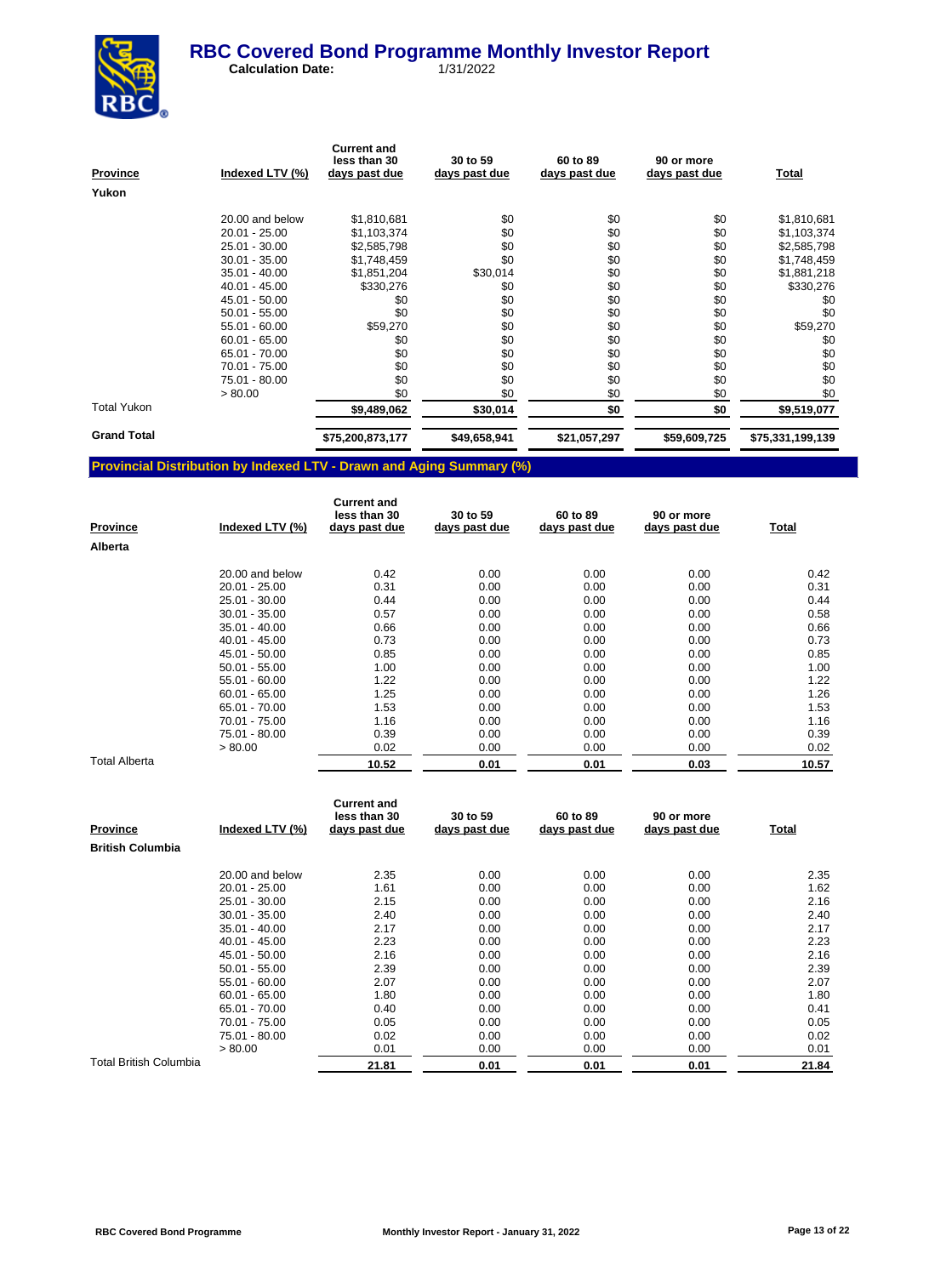

| <b>Province</b>       | Indexed LTV (%) | <b>Current and</b><br>less than 30<br>days past due | 30 to 59<br>days past due | 60 to 89<br>days past due | 90 or more<br>days past due | Total |
|-----------------------|-----------------|-----------------------------------------------------|---------------------------|---------------------------|-----------------------------|-------|
| <b>Manitoba</b>       |                 |                                                     |                           |                           |                             |       |
|                       | 20.00 and below | 0.10                                                | 0.00                      | 0.00                      | 0.00                        | 0.11  |
|                       | $20.01 - 25.00$ | 0.09                                                | 0.00                      | 0.00                      | 0.00                        | 0.09  |
|                       | 25.01 - 30.00   | 0.11                                                | 0.00                      | 0.00                      | 0.00                        | 0.11  |
|                       | $30.01 - 35.00$ | 0.15                                                | 0.00                      | 0.00                      | 0.00                        | 0.15  |
|                       | $35.01 - 40.00$ | 0.19                                                | 0.00                      | 0.00                      | 0.00                        | 0.19  |
|                       | $40.01 - 45.00$ | 0.22                                                | 0.00                      | 0.00                      | 0.00                        | 0.22  |
|                       | 45.01 - 50.00   | 0.28                                                | 0.00                      | 0.00                      | 0.00                        | 0.28  |
|                       | $50.01 - 55.00$ | 0.32                                                | 0.00                      | 0.00                      | 0.00                        | 0.32  |
|                       | $55.01 - 60.00$ | 0.40                                                | 0.00                      | 0.00                      | 0.00                        | 0.40  |
|                       | $60.01 - 65.00$ | 0.36                                                | 0.00                      | 0.00                      | 0.00                        | 0.36  |
|                       | 65.01 - 70.00   | 0.11                                                | 0.00                      | 0.00                      | 0.00                        | 0.12  |
|                       | 70.01 - 75.00   | 0.01                                                | 0.00                      | 0.00                      | 0.00                        | 0.01  |
|                       | 75.01 - 80.00   | 0.01                                                | 0.00                      | 0.00                      | 0.00                        | 0.01  |
|                       | > 80.00         | 0.00                                                | 0.00                      | 0.00                      | 0.00                        | 0.00  |
| <b>Total Manitoba</b> |                 | 2.35                                                | 0.00                      | 0.00                      | 0.00                        | 2.36  |

| Province                   | Indexed LTV (%) | <b>Current and</b><br>less than 30<br>days past due | 30 to 59<br>days past due | 60 to 89<br>days past due | 90 or more<br>days past due | Total |
|----------------------------|-----------------|-----------------------------------------------------|---------------------------|---------------------------|-----------------------------|-------|
| <b>New Brunswick</b>       |                 |                                                     |                           |                           |                             |       |
|                            | 20.00 and below | 0.05                                                | 0.00                      | 0.00                      | 0.00                        | 0.05  |
|                            | $20.01 - 25.00$ | 0.04                                                | 0.00                      | 0.00                      | 0.00                        | 0.04  |
|                            | 25.01 - 30.00   | 0.07                                                | 0.00                      | 0.00                      | 0.00                        | 0.07  |
|                            | $30.01 - 35.00$ | 0.08                                                | 0.00                      | 0.00                      | 0.00                        | 0.08  |
|                            | $35.01 - 40.00$ | 0.09                                                | 0.00                      | 0.00                      | 0.00                        | 0.09  |
|                            | $40.01 - 45.00$ | 0.09                                                | 0.00                      | 0.00                      | 0.00                        | 0.09  |
|                            | 45.01 - 50.00   | 0.09                                                | 0.00                      | 0.00                      | 0.00                        | 0.09  |
|                            | $50.01 - 55.00$ | 0.11                                                | 0.00                      | 0.00                      | 0.00                        | 0.11  |
|                            | $55.01 - 60.00$ | 0.11                                                | 0.00                      | 0.00                      | 0.00                        | 0.11  |
|                            | $60.01 - 65.00$ | 0.06                                                | 0.00                      | 0.00                      | 0.00                        | 0.06  |
|                            | 65.01 - 70.00   | 0.01                                                | 0.00                      | 0.00                      | 0.00                        | 0.01  |
|                            | 70.01 - 75.00   | 0.00                                                | 0.00                      | 0.00                      | 0.00                        | 0.00  |
|                            | 75.01 - 80.00   | 0.00                                                | 0.00                      | 0.00                      | 0.00                        | 0.00  |
|                            | > 80.00         | 0.01                                                | 0.00                      | 0.00                      | 0.00                        | 0.01  |
| <b>Total New Brunswick</b> |                 | 0.80                                                | 0.00                      | 0.00                      | 0.00                        | 0.81  |

| <b>Province</b>                 | Indexed LTV (%) | <b>Current and</b><br>less than 30<br>days past due | 30 to 59<br>days past due | 60 to 89<br>days past due | 90 or more<br>days past due | Total |
|---------------------------------|-----------------|-----------------------------------------------------|---------------------------|---------------------------|-----------------------------|-------|
| Newfoundland and<br>Labrador    |                 |                                                     |                           |                           |                             |       |
|                                 | 20.00 and below | 0.05                                                | 0.00                      | 0.00                      | 0.00                        | 0.05  |
|                                 | $20.01 - 25.00$ | 0.04                                                | 0.00                      | 0.00                      | 0.00                        | 0.04  |
|                                 | 25.01 - 30.00   | 0.06                                                | 0.00                      | 0.00                      | 0.00                        | 0.06  |
|                                 | $30.01 - 35.00$ | 0.09                                                | 0.00                      | 0.00                      | 0.00                        | 0.09  |
|                                 | $35.01 - 40.00$ | 0.11                                                | 0.00                      | 0.00                      | 0.00                        | 0.11  |
|                                 | $40.01 - 45.00$ | 0.11                                                | 0.00                      | 0.00                      | 0.00                        | 0.11  |
|                                 | 45.01 - 50.00   | 0.11                                                | 0.00                      | 0.00                      | 0.00                        | 0.11  |
|                                 | $50.01 - 55.00$ | 0.10                                                | 0.00                      | 0.00                      | 0.00                        | 0.10  |
|                                 | $55.01 - 60.00$ | 0.13                                                | 0.00                      | 0.00                      | 0.00                        | 0.13  |
|                                 | $60.01 - 65.00$ | 0.05                                                | 0.00                      | 0.00                      | 0.00                        | 0.05  |
|                                 | 65.01 - 70.00   | 0.00                                                | 0.00                      | 0.00                      | 0.00                        | 0.00  |
|                                 | 70.01 - 75.00   | 0.00                                                | 0.00                      | 0.00                      | 0.00                        | 0.00  |
|                                 | 75.01 - 80.00   | 0.00                                                | 0.00                      | 0.00                      | 0.00                        | 0.00  |
|                                 | > 80.00         | 0.00                                                | 0.00                      | 0.00                      | 0.00                        | 0.00  |
| Total Newfoundland and Labrador |                 | 0.86                                                | 0.00                      | 0.00                      | 0.00                        | 0.86  |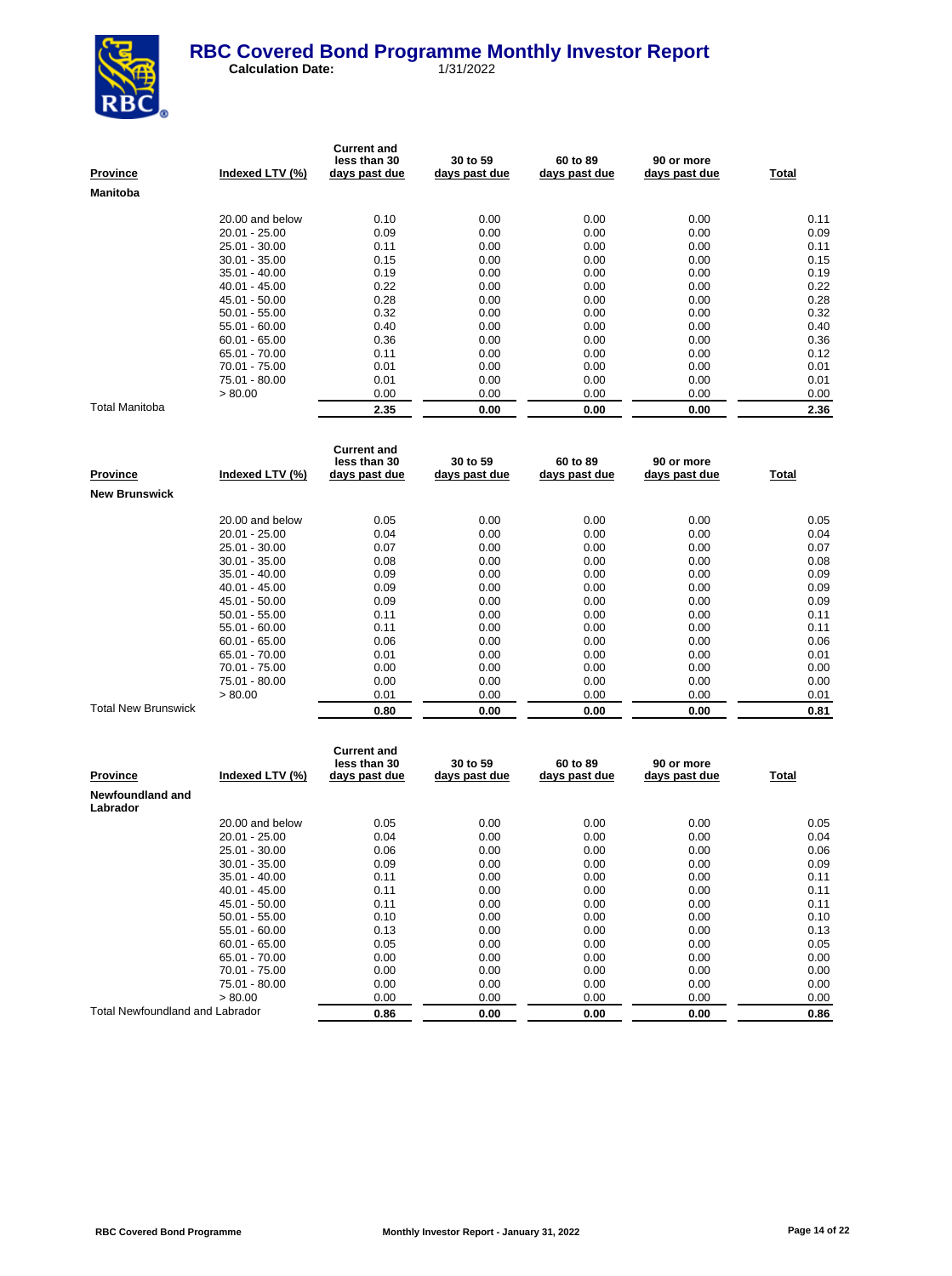

| <b>Province</b>                    | Indexed LTV (%) | <b>Current and</b><br>less than 30<br>days past due | 30 to 59<br>days past due | 60 to 89<br>days past due | 90 or more<br>days past due | Total |
|------------------------------------|-----------------|-----------------------------------------------------|---------------------------|---------------------------|-----------------------------|-------|
| <b>Northwest Territories</b>       |                 |                                                     |                           |                           |                             |       |
|                                    | 20.00 and below | 0.00                                                | 0.00                      | 0.00                      | 0.00                        | 0.00  |
|                                    | $20.01 - 25.00$ | 0.00                                                | 0.00                      | 0.00                      | 0.00                        | 0.00  |
|                                    | 25.01 - 30.00   | 0.00                                                | 0.00                      | 0.00                      | 0.00                        | 0.00  |
|                                    | 30.01 - 35.00   | 0.00                                                | 0.00                      | 0.00                      | 0.00                        | 0.00  |
|                                    | $35.01 - 40.00$ | 0.00                                                | 0.00                      | 0.00                      | 0.00                        | 0.00  |
|                                    | 40.01 - 45.00   | 0.00                                                | 0.00                      | 0.00                      | 0.00                        | 0.00  |
|                                    | 45.01 - 50.00   | 0.00                                                | 0.00                      | 0.00                      | 0.00                        | 0.00  |
|                                    | $50.01 - 55.00$ | 0.00                                                | 0.00                      | 0.00                      | 0.00                        | 0.00  |
|                                    | $55.01 - 60.00$ | 0.00                                                | 0.00                      | 0.00                      | 0.00                        | 0.00  |
|                                    | $60.01 - 65.00$ | 0.00                                                | 0.00                      | 0.00                      | 0.00                        | 0.00  |
|                                    | 65.01 - 70.00   | 0.00                                                | 0.00                      | 0.00                      | 0.00                        | 0.00  |
|                                    | 70.01 - 75.00   | 0.00                                                | 0.00                      | 0.00                      | 0.00                        | 0.00  |
|                                    | 75.01 - 80.00   | 0.00                                                | 0.00                      | 0.00                      | 0.00                        | 0.00  |
|                                    | > 80.00         | 0.00                                                | 0.00                      | 0.00                      | 0.00                        | 0.00  |
| <b>Total Northwest Territories</b> |                 | 0.00                                                | 0.00                      | 0.00                      | 0.00                        | 0.00  |

| Province                 | Indexed LTV (%) | <b>Current and</b><br>less than 30<br>days past due | 30 to 59<br>days past due | 60 to 89<br>days past due | 90 or more<br>days past due | Total |
|--------------------------|-----------------|-----------------------------------------------------|---------------------------|---------------------------|-----------------------------|-------|
| <b>Nova Scotia</b>       |                 |                                                     |                           |                           |                             |       |
|                          | 20.00 and below | 0.11                                                | 0.00                      | 0.00                      | 0.00                        | 0.11  |
|                          | $20.01 - 25.00$ | 0.08                                                | 0.00                      | 0.00                      | 0.00                        | 0.08  |
|                          | $25.01 - 30.00$ | 0.13                                                | 0.00                      | 0.00                      | 0.00                        | 0.13  |
|                          | $30.01 - 35.00$ | 0.17                                                | 0.00                      | 0.00                      | 0.00                        | 0.17  |
|                          | $35.01 - 40.00$ | 0.22                                                | 0.00                      | 0.00                      | 0.00                        | 0.22  |
|                          | $40.01 - 45.00$ | 0.27                                                | 0.00                      | 0.00                      | 0.00                        | 0.27  |
|                          | 45.01 - 50.00   | 0.21                                                | 0.00                      | 0.00                      | 0.00                        | 0.21  |
|                          | $50.01 - 55.00$ | 0.13                                                | 0.00                      | 0.00                      | 0.00                        | 0.13  |
|                          | 55.01 - 60.00   | 0.10                                                | 0.00                      | 0.00                      | 0.00                        | 0.10  |
|                          | $60.01 - 65.00$ | 0.05                                                | 0.00                      | 0.00                      | 0.00                        | 0.05  |
|                          | 65.01 - 70.00   | 0.01                                                | 0.00                      | 0.00                      | 0.00                        | 0.01  |
|                          | 70.01 - 75.00   | 0.00                                                | 0.00                      | 0.00                      | 0.00                        | 0.00  |
|                          | 75.01 - 80.00   | 0.00                                                | 0.00                      | 0.00                      | 0.00                        | 0.00  |
|                          | > 80.00         | 0.00                                                | 0.00                      | 0.00                      | 0.00                        | 0.00  |
| <b>Total Nova Scotia</b> |                 | 1.48                                                | 0.00                      | 0.00                      | 0.00                        | 1.48  |

| <b>Province</b> | Indexed LTV (%) | <b>Current and</b><br>less than 30<br>days past due | 30 to 59<br>days past due | 60 to 89<br>days past due | 90 or more<br>days past due | Total |
|-----------------|-----------------|-----------------------------------------------------|---------------------------|---------------------------|-----------------------------|-------|
| <b>Nunavut</b>  |                 |                                                     |                           |                           |                             |       |
|                 | 20.00 and below | 0.00                                                | 0.00                      | 0.00                      | 0.00                        | 0.00  |
|                 | $20.01 - 25.00$ | 0.00                                                | 0.00                      | 0.00                      | 0.00                        | 0.00  |
|                 | 25.01 - 30.00   | 0.00                                                | 0.00                      | 0.00                      | 0.00                        | 0.00  |
|                 | $30.01 - 35.00$ | 0.00                                                | 0.00                      | 0.00                      | 0.00                        | 0.00  |
|                 | $35.01 - 40.00$ | 0.00                                                | 0.00                      | 0.00                      | 0.00                        | 0.00  |
|                 | $40.01 - 45.00$ | 0.00                                                | 0.00                      | 0.00                      | 0.00                        | 0.00  |
|                 | 45.01 - 50.00   | 0.00                                                | 0.00                      | 0.00                      | 0.00                        | 0.00  |
|                 | $50.01 - 55.00$ | 0.00                                                | 0.00                      | 0.00                      | 0.00                        | 0.00  |
|                 | $55.01 - 60.00$ | 0.00                                                | 0.00                      | 0.00                      | 0.00                        | 0.00  |
|                 | $60.01 - 65.00$ | 0.00                                                | 0.00                      | 0.00                      | 0.00                        | 0.00  |
|                 | 65.01 - 70.00   | 0.00                                                | 0.00                      | 0.00                      | 0.00                        | 0.00  |
|                 | 70.01 - 75.00   | 0.00                                                | 0.00                      | 0.00                      | 0.00                        | 0.00  |
|                 | 75.01 - 80.00   | 0.00                                                | 0.00                      | 0.00                      | 0.00                        | 0.00  |
|                 | > 80.00         | 0.00                                                | 0.00                      | 0.00                      | 0.00                        | 0.00  |
| Total Nunavut   |                 | 0.00                                                | 0.00                      | 0.00                      | 0.00                        | 0.00  |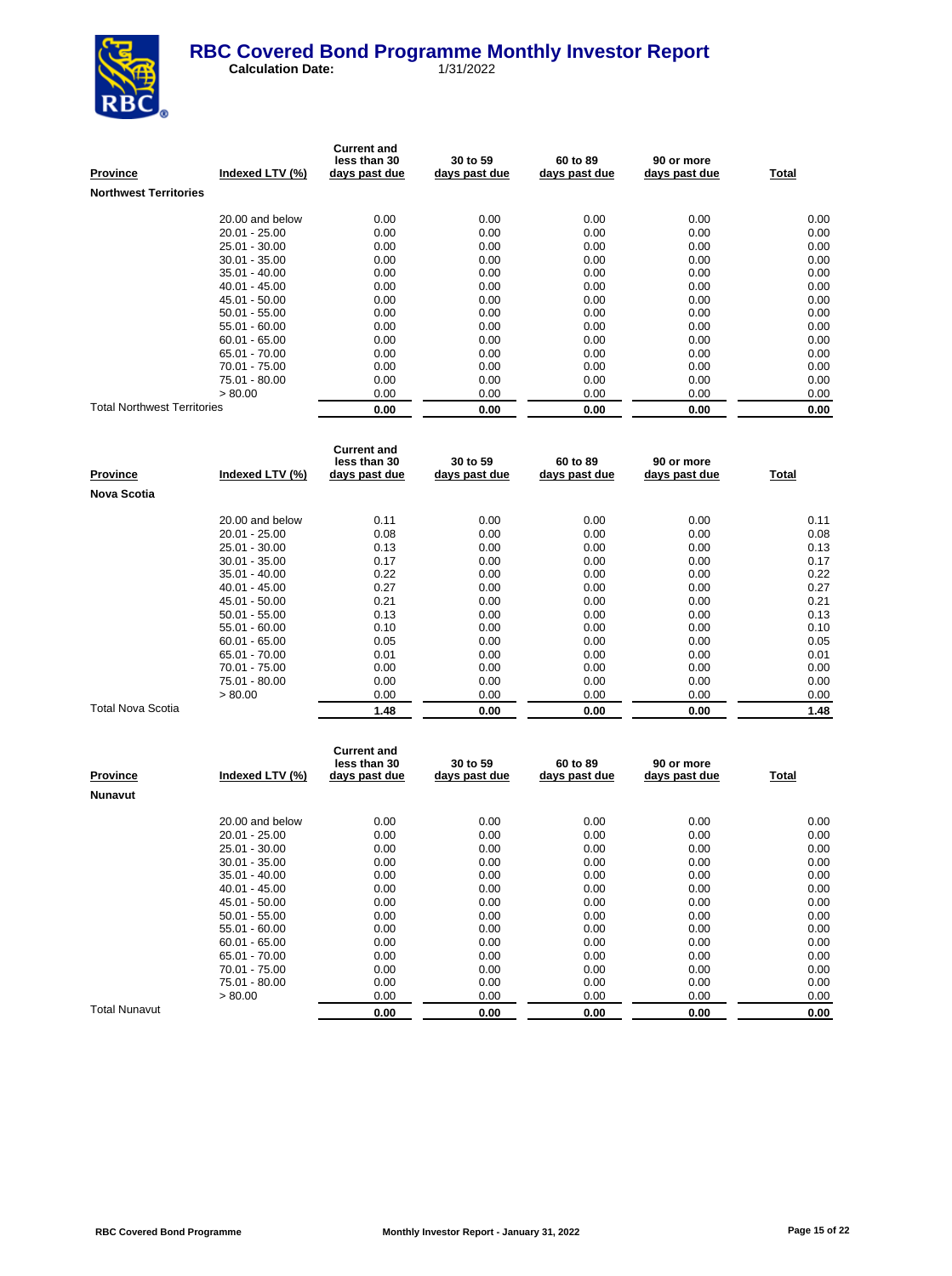

| <b>Province</b> | Indexed LTV (%) | <b>Current and</b><br>less than 30<br>days past due | 30 to 59<br>days past due | 60 to 89<br>days past due | 90 or more<br>days past due | Total |
|-----------------|-----------------|-----------------------------------------------------|---------------------------|---------------------------|-----------------------------|-------|
| Ontario         |                 |                                                     |                           |                           |                             |       |
|                 | 20.00 and below | 4.38                                                | 0.00                      | 0.00                      | 0.00                        | 4.38  |
|                 | $20.01 - 25.00$ | 3.27                                                | 0.00                      | 0.00                      | 0.00                        | 3.28  |
|                 | 25.01 - 30.00   | 4.35                                                | 0.00                      | 0.00                      | 0.00                        | 4.35  |
|                 | $30.01 - 35.00$ | 5.04                                                | 0.00                      | 0.00                      | 0.00                        | 5.05  |
|                 | $35.01 - 40.00$ | 5.44                                                | 0.01                      | 0.00                      | 0.00                        | 5.45  |
|                 | $40.01 - 45.00$ | 6.21                                                | 0.01                      | 0.00                      | 0.00                        | 6.22  |
|                 | 45.01 - 50.00   | 6.37                                                | 0.00                      | 0.00                      | 0.00                        | 6.37  |
|                 | $50.01 - 55.00$ | 6.23                                                | 0.00                      | 0.00                      | 0.00                        | 6.24  |
|                 | $55.01 - 60.00$ | 6.56                                                | 0.01                      | 0.00                      | 0.00                        | 6.56  |
|                 | $60.01 - 65.00$ | 1.96                                                | 0.00                      | 0.00                      | 0.00                        | 1.96  |
|                 | 65.01 - 70.00   | 0.24                                                | 0.00                      | 0.00                      | 0.00                        | 0.24  |
|                 | 70.01 - 75.00   | 0.09                                                | 0.00                      | 0.00                      | 0.00                        | 0.09  |
|                 | 75.01 - 80.00   | 0.06                                                | 0.00                      | 0.00                      | 0.00                        | 0.06  |
|                 | > 80.00         | 0.03                                                | 0.00                      | 0.00                      | 0.00                        | 0.03  |
| Total Ontario   |                 | 50.21                                               | 0.03                      | 0.01                      | 0.02                        | 50.28 |

| <b>Province</b>                   | Indexed LTV (%) | <b>Current and</b><br>less than 30<br>days past due | 30 to 59<br>days past due | 60 to 89<br>days past due | 90 or more<br>days past due | Total |
|-----------------------------------|-----------------|-----------------------------------------------------|---------------------------|---------------------------|-----------------------------|-------|
| <b>Prince Edward Island</b>       |                 |                                                     |                           |                           |                             |       |
|                                   | 20.00 and below | 0.01                                                | 0.00                      | 0.00                      | 0.00                        | 0.01  |
|                                   | $20.01 - 25.00$ | 0.01                                                | 0.00                      | 0.00                      | 0.00                        | 0.01  |
|                                   | 25.01 - 30.00   | 0.01                                                | 0.00                      | 0.00                      | 0.00                        | 0.01  |
|                                   | $30.01 - 35.00$ | 0.02                                                | 0.00                      | 0.00                      | 0.00                        | 0.02  |
|                                   | $35.01 - 40.00$ | 0.02                                                | 0.00                      | 0.00                      | 0.00                        | 0.02  |
|                                   | $40.01 - 45.00$ | 0.02                                                | 0.00                      | 0.00                      | 0.00                        | 0.02  |
|                                   | 45.01 - 50.00   | 0.03                                                | 0.00                      | 0.00                      | 0.00                        | 0.03  |
|                                   | $50.01 - 55.00$ | 0.02                                                | 0.00                      | 0.00                      | 0.00                        | 0.02  |
|                                   | $55.01 - 60.00$ | 0.02                                                | 0.00                      | 0.00                      | 0.00                        | 0.02  |
|                                   | $60.01 - 65.00$ | 0.02                                                | 0.00                      | 0.00                      | 0.00                        | 0.02  |
|                                   | 65.01 - 70.00   | 0.00                                                | 0.00                      | 0.00                      | 0.00                        | 0.00  |
|                                   | 70.01 - 75.00   | 0.00                                                | 0.00                      | 0.00                      | 0.00                        | 0.00  |
|                                   | 75.01 - 80.00   | 0.00                                                | 0.00                      | 0.00                      | 0.00                        | 0.00  |
|                                   | > 80.00         | 0.00                                                | 0.00                      | 0.00                      | 0.00                        | 0.00  |
| <b>Total Prince Edward Island</b> |                 | 0.19                                                | 0.00                      | 0.00                      | 0.00                        | 0.19  |

| <b>Province</b>     | Indexed LTV (%) | <b>Current and</b><br>less than 30<br>days past due | 30 to 59<br>days past due | 60 to 89<br>days past due | 90 or more<br>days past due | Total |
|---------------------|-----------------|-----------------------------------------------------|---------------------------|---------------------------|-----------------------------|-------|
| Quebec              |                 |                                                     |                           |                           |                             |       |
|                     | 20.00 and below | 0.63                                                | 0.00                      | 0.00                      | 0.00                        | 0.63  |
|                     | 20.01 - 25.00   | 0.46                                                | 0.00                      | 0.00                      | 0.00                        | 0.46  |
|                     | 25.01 - 30.00   | 0.63                                                | 0.00                      | 0.00                      | 0.00                        | 0.63  |
|                     | $30.01 - 35.00$ | 0.89                                                | 0.00                      | 0.00                      | 0.00                        | 0.89  |
|                     | $35.01 - 40.00$ | 1.24                                                | 0.00                      | 0.00                      | 0.00                        | 1.24  |
|                     | $40.01 - 45.00$ | 1.51                                                | 0.00                      | 0.00                      | 0.00                        | 1.51  |
|                     | 45.01 - 50.00   | 1.67                                                | 0.00                      | 0.00                      | 0.00                        | 1.67  |
|                     | $50.01 - 55.00$ | 1.25                                                | 0.00                      | 0.00                      | 0.00                        | 1.25  |
|                     | $55.01 - 60.00$ | 0.86                                                | 0.00                      | 0.00                      | 0.00                        | 0.86  |
|                     | $60.01 - 65.00$ | 0.30                                                | 0.00                      | 0.00                      | 0.00                        | 0.30  |
|                     | 65.01 - 70.00   | 0.09                                                | 0.00                      | 0.00                      | 0.00                        | 0.09  |
|                     | 70.01 - 75.00   | 0.00                                                | 0.00                      | 0.00                      | 0.00                        | 0.00  |
|                     | 75.01 - 80.00   | 0.00                                                | 0.00                      | 0.00                      | 0.00                        | 0.00  |
|                     | > 80.00         | 0.01                                                | 0.00                      | 0.00                      | 0.00                        | 0.01  |
| <b>Total Quebec</b> |                 | 9.52                                                | 0.00                      | 0.00                      | 0.01                        | 9.54  |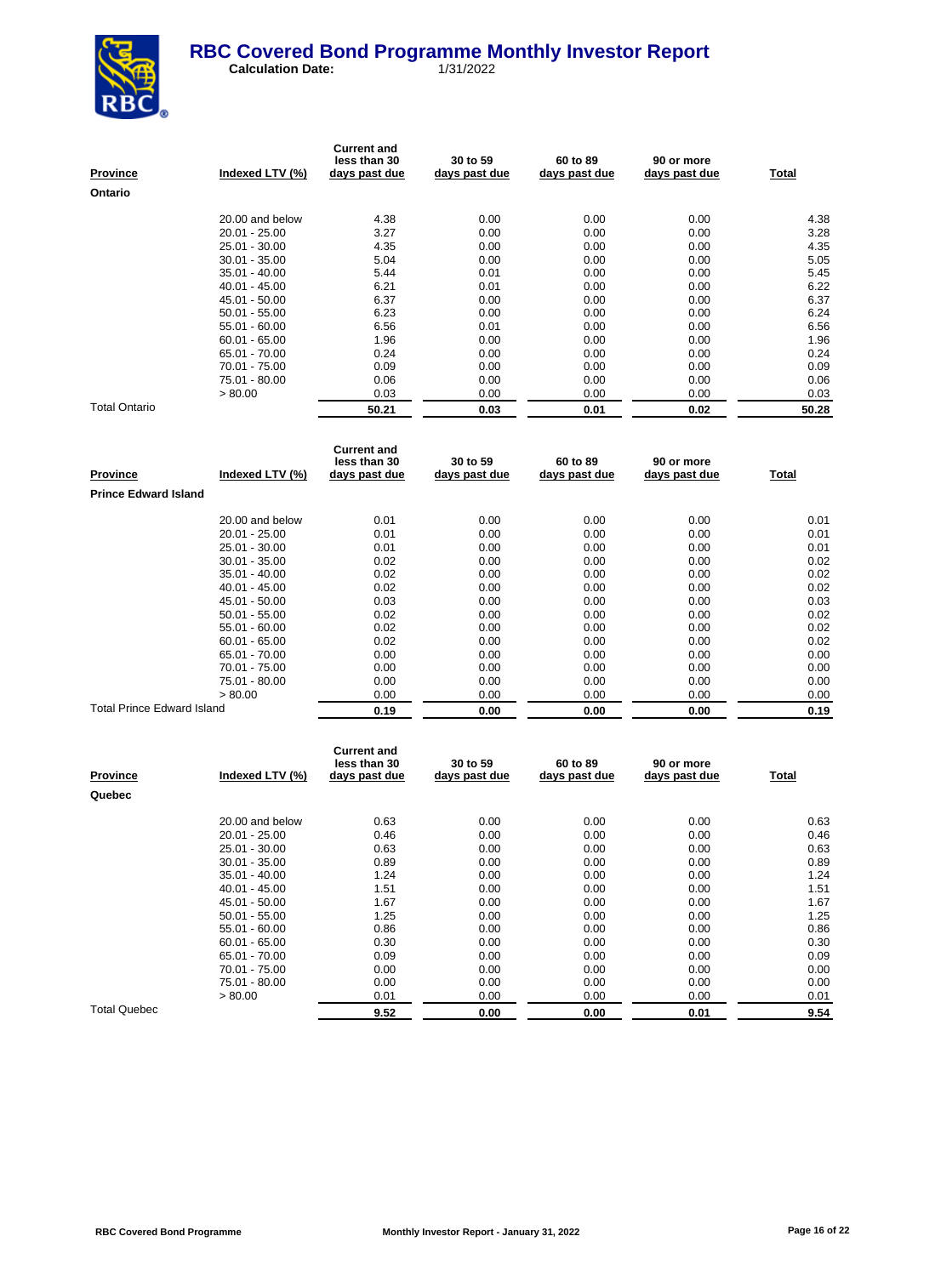

| <b>Province</b>           | Indexed LTV (%) | <b>Current and</b><br>less than 30<br>days past due | 30 to 59<br>days past due | 60 to 89<br>days past due | 90 or more<br>days past due | Total |
|---------------------------|-----------------|-----------------------------------------------------|---------------------------|---------------------------|-----------------------------|-------|
| <b>Saskatchewan</b>       |                 |                                                     |                           |                           |                             |       |
|                           | 20.00 and below | 0.15                                                | 0.00                      | 0.00                      | 0.00                        | 0.15  |
|                           | $20.01 - 25.00$ | 0.12                                                | 0.00                      | 0.00                      | 0.00                        | 0.12  |
|                           | $25.01 - 30.00$ | 0.18                                                | 0.00                      | 0.00                      | 0.00                        | 0.18  |
|                           | $30.01 - 35.00$ | 0.25                                                | 0.00                      | 0.00                      | 0.00                        | 0.25  |
|                           | $35.01 - 40.00$ | 0.29                                                | 0.00                      | 0.00                      | 0.00                        | 0.30  |
|                           | $40.01 - 45.00$ | 0.28                                                | 0.00                      | 0.00                      | 0.00                        | 0.28  |
|                           | 45.01 - 50.00   | 0.23                                                | 0.00                      | 0.00                      | 0.00                        | 0.23  |
|                           | $50.01 - 55.00$ | 0.21                                                | 0.00                      | 0.00                      | 0.00                        | 0.21  |
|                           | $55.01 - 60.00$ | 0.24                                                | 0.00                      | 0.00                      | 0.00                        | 0.24  |
|                           | $60.01 - 65.00$ | 0.10                                                | 0.00                      | 0.00                      | 0.00                        | 0.10  |
|                           | 65.01 - 70.00   | 0.00                                                | 0.00                      | 0.00                      | 0.00                        | 0.00  |
|                           | 70.01 - 75.00   | 0.00                                                | 0.00                      | 0.00                      | 0.00                        | 0.00  |
|                           | 75.01 - 80.00   | 0.00                                                | 0.00                      | 0.00                      | 0.00                        | 0.00  |
|                           | > 80.00         | 0.01                                                | 0.00                      | 0.00                      | 0.00                        | 0.01  |
| <b>Total Saskatchewan</b> |                 | 2.06                                                | 0.00                      | 0.00                      | 0.00                        | 2.07  |

| <b>Province</b>    | Indexed LTV (%) | <b>Current and</b><br>less than 30<br>days past due | 30 to 59<br>days past due | 60 to 89<br>days past due | 90 or more<br>days past due | Total  |
|--------------------|-----------------|-----------------------------------------------------|---------------------------|---------------------------|-----------------------------|--------|
| Yukon              |                 |                                                     |                           |                           |                             |        |
|                    | 20.00 and below | 0.00                                                | 0.00                      | 0.00                      | 0.00                        | 0.00   |
|                    | $20.01 - 25.00$ | 0.00                                                | 0.00                      | 0.00                      | 0.00                        | 0.00   |
|                    | 25.01 - 30.00   | 0.00                                                | 0.00                      | 0.00                      | 0.00                        | 0.00   |
|                    | $30.01 - 35.00$ | 0.00                                                | 0.00                      | 0.00                      | 0.00                        | 0.00   |
|                    | $35.01 - 40.00$ | 0.00                                                | 0.00                      | 0.00                      | 0.00                        | 0.00   |
|                    | $40.01 - 45.00$ | 0.00                                                | 0.00                      | 0.00                      | 0.00                        | 0.00   |
|                    | 45.01 - 50.00   | 0.00                                                | 0.00                      | 0.00                      | 0.00                        | 0.00   |
|                    | $50.01 - 55.00$ | 0.00                                                | 0.00                      | 0.00                      | 0.00                        | 0.00   |
|                    | $55.01 - 60.00$ | 0.00                                                | 0.00                      | 0.00                      | 0.00                        | 0.00   |
|                    | $60.01 - 65.00$ | 0.00                                                | 0.00                      | 0.00                      | 0.00                        | 0.00   |
|                    | 65.01 - 70.00   | 0.00                                                | 0.00                      | 0.00                      | 0.00                        | 0.00   |
|                    | 70.01 - 75.00   | 0.00                                                | 0.00                      | 0.00                      | 0.00                        | 0.00   |
|                    | 75.01 - 80.00   | 0.00                                                | 0.00                      | 0.00                      | 0.00                        | 0.00   |
|                    | > 80.00         | 0.00                                                | 0.00                      | 0.00                      | 0.00                        | 0.00   |
| Total Yukon        |                 | 0.01                                                | 0.00                      | 0.00                      | 0.00                        | 0.01   |
| <b>Grand Total</b> |                 | 99.83                                               | 0.07                      | 0.03                      | 0.08                        | 100.00 |

| <u>Indexed LTV (%)</u> | <b>Credit Bureau Score</b> | <b>Principal Balance</b> | Percentage |
|------------------------|----------------------------|--------------------------|------------|
| 20.00 and below        |                            |                          |            |
|                        | Score Unavailable          | \$31,213,108             | 0.04       |
|                        | 499 and below              | \$1,649,579              | 0.00       |
|                        | $500 - 539$                | \$6,729,254              | 0.01       |
|                        | 540 - 559                  | \$5,748,537              | 0.01       |
|                        | 560 - 579                  | \$5,083,541              | 0.01       |
|                        | 580 - 599                  | \$8,363,634              | 0.01       |
|                        | $600 - 619$                | \$14,410,880             | 0.02       |
|                        | $620 - 639$                | \$23,143,417             | 0.03       |
|                        | 640 - 659                  | \$39,589,237             | 0.05       |
|                        | 660 - 679                  | \$66,430,766             | 0.09       |
|                        | 680 - 699                  | \$102,511,524            | 0.14       |
|                        | 700 - 719                  | \$149,812,131            | 0.20       |
|                        | 720 - 739                  | \$192,204,066            | 0.26       |
|                        | 740 - 759                  | \$220,007,391            | 0.29       |
|                        | 760 - 779                  | \$270,078,174            | 0.36       |
|                        | 780 - 799                  | \$376,835,595            | 0.50       |
|                        | 800 and above              | \$4,711,848,642          | 6.25       |
| <b>Total</b>           |                            | \$6,225,659,475          | 8.26       |
| <u>Indexed LTV (%)</u> | <b>Credit Bureau Score</b> | <b>Principal Balance</b> | Percentage |
| 20.01 - 25.00          |                            |                          |            |
|                        | Score Unavailable          | \$18,393,709             | 0.02       |
|                        | 499 and below              | \$2,915,769              | 0.00       |
|                        | 500 - 539                  | \$5,037,070              | 0.01       |
|                        | 540 - 559                  | \$6,306,420              | 0.01       |
|                        | 560 - 579                  | \$9,114,589              | 0.01       |
|                        | 580 - 599                  | \$10,095,897             | 0.01       |
|                        | $600 - 619$                | \$14,091,238             | 0.02       |
|                        | 620 - 639                  | \$27,063,462             | 0.04       |
|                        | 640 - 659                  | \$43,569,257             | 0.06       |
|                        |                            |                          |            |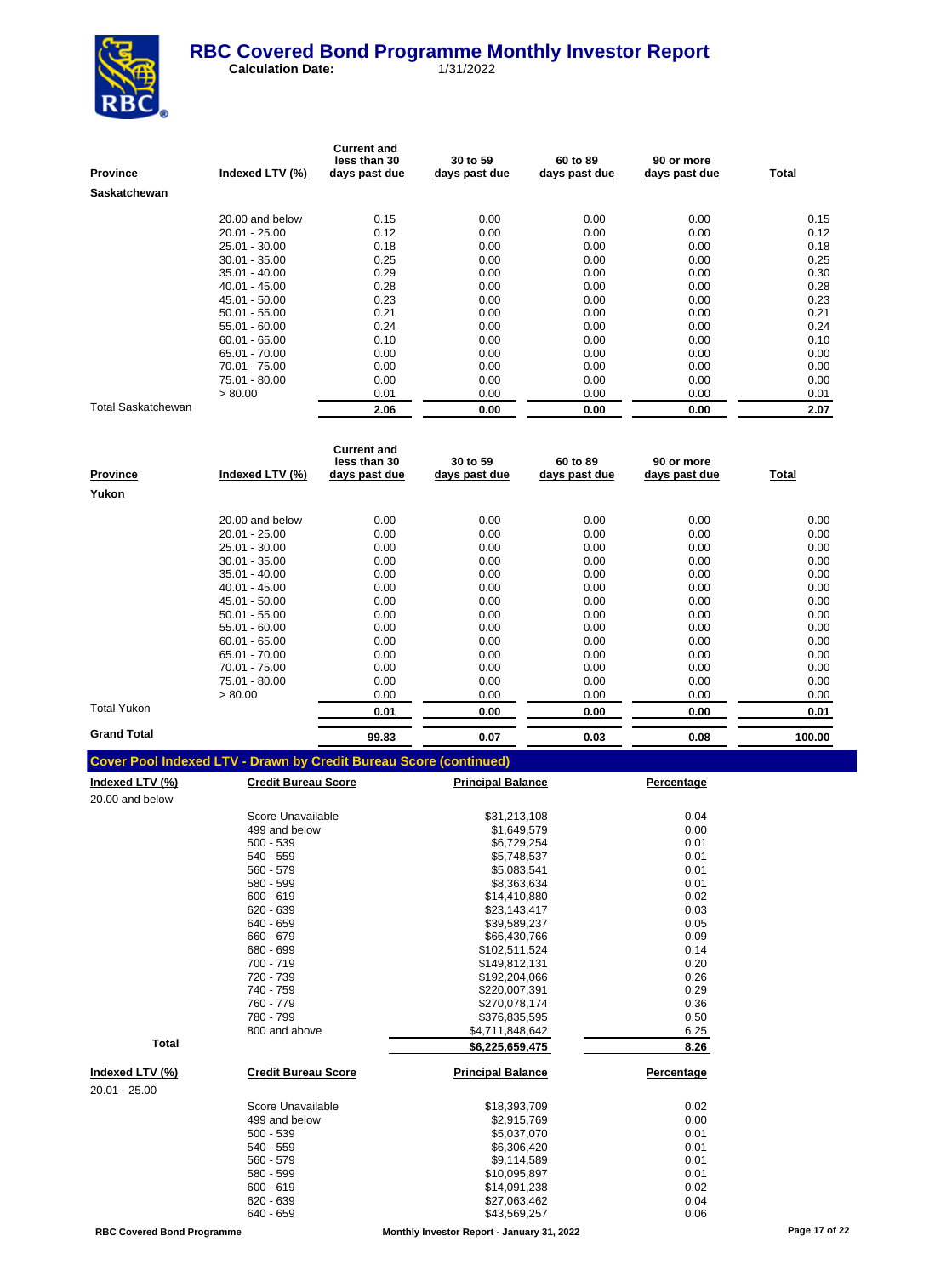

| <b>KDL</b>                              |                              |                                |                   |
|-----------------------------------------|------------------------------|--------------------------------|-------------------|
|                                         | 660 - 679                    | \$61,718,288                   | 0.08              |
|                                         | 680 - 699                    | \$94,399,933                   | 0.13              |
|                                         | 700 - 719                    | \$149,467,423                  | 0.20              |
|                                         | 720 - 739<br>740 - 759       | \$168,764,817<br>\$211,679,788 | 0.22<br>0.28      |
|                                         | 760 - 779                    | \$246,170,295                  | 0.33              |
|                                         | 780 - 799                    | \$332,129,682                  | 0.44              |
|                                         | 800 and above                | \$3,150,658,840                | 4.18              |
| <b>Total</b>                            |                              | \$4,551,576,478                | 6.04              |
| <u>Indexed LTV (%)</u>                  | <b>Credit Bureau Score</b>   | <b>Principal Balance</b>       | <b>Percentage</b> |
| 25.01 - 30.00                           |                              |                                |                   |
|                                         | Score Unavailable            | \$20,864,751                   | 0.03              |
|                                         | 499 and below<br>$500 - 539$ | \$4,647,514<br>\$9,546,177     | 0.01<br>0.01      |
|                                         | 540 - 559                    | \$7,815,356                    | 0.01              |
|                                         | 560 - 579                    | \$10,442,322                   | 0.01              |
|                                         | 580 - 599                    | \$13,946,663                   | 0.02              |
|                                         | 600 - 619<br>620 - 639       | \$23,282,891<br>\$45,111,980   | 0.03<br>0.06      |
|                                         | 640 - 659                    | \$67,523,889                   | 0.09              |
|                                         | 660 - 679                    | \$103,427,240                  | 0.14              |
|                                         | 680 - 699                    | \$153,891,358                  | 0.20              |
|                                         | 700 - 719                    | \$226,219,872                  | 0.30              |
|                                         | 720 - 739<br>740 - 759       | \$266,229,321<br>\$319,929,133 | 0.35<br>0.42      |
|                                         | 760 - 779                    | \$370,547,056                  | 0.49              |
|                                         | 780 - 799                    | \$460,637,996                  | 0.61              |
|                                         | 800 and above                | \$4,025,674,476                | 5.34              |
| <b>Total</b>                            |                              | \$6,129,737,995                | 8.14              |
| <u>Indexed LTV (%)</u>                  | <b>Credit Bureau Score</b>   | <b>Principal Balance</b>       | <b>Percentage</b> |
| $30.01 - 35.00$                         |                              |                                |                   |
|                                         | Score Unavailable            | \$14,852,672                   | 0.02              |
|                                         | 499 and below                | \$5,496,427                    | 0.01              |
|                                         | $500 - 539$<br>540 - 559     | \$15,981,908<br>\$10,749,613   | 0.02<br>0.01      |
|                                         | 560 - 579                    | \$14,670,029                   | 0.02              |
|                                         | 580 - 599                    | \$21,608,907                   | 0.03              |
|                                         | $600 - 619$                  | \$36,688,619                   | 0.05              |
|                                         | 620 - 639<br>640 - 659       | \$60,545,330<br>\$99,951,691   | 0.08<br>0.13      |
|                                         | 660 - 679                    | \$161,020,546                  | 0.21              |
|                                         | 680 - 699                    | \$222,682,702                  | 0.30              |
|                                         | 700 - 719                    | \$294,797,118                  | 0.39              |
|                                         | 720 - 739                    | \$375,034,046                  | 0.50              |
|                                         | 740 - 759<br>760 - 779       | \$394,469,126<br>\$497,842,925 | 0.52<br>0.66      |
|                                         | 780 - 799                    | \$561,684,650                  | 0.75              |
|                                         | 800 and above                | \$4,502,724,024                | 5.98              |
| Total                                   |                              | \$7,290,800,331                | 9.68              |
| <u>Indexed LTV (%)</u><br>35.01 - 40.00 | <b>Credit Bureau Score</b>   | <b>Principal Balance</b>       | Percentage        |
|                                         | Score Unavailable            | \$13,544,095                   | 0.02              |
|                                         | 499 and below                | \$6,528,659                    | 0.01              |
|                                         | 500 - 539<br>540 - 559       | \$14,233,187                   | 0.02              |
|                                         | 560 - 579                    | \$12,586,465<br>\$19,606,772   | 0.02<br>0.03      |
|                                         | 580 - 599                    | \$31,753,164                   | 0.04              |
|                                         | $600 - 619$                  | \$48,681,073                   | 0.06              |
|                                         | 620 - 639                    | \$76,128,944                   | 0.10              |
|                                         | 640 - 659                    | \$127,592,272                  | 0.17              |
|                                         | 660 - 679<br>680 - 699       | \$163,401,221<br>\$271,591,442 | 0.22<br>0.36      |
|                                         | 700 - 719                    | \$344,803,866                  | 0.46              |
|                                         | 720 - 739                    | \$409,894,349                  | 0.54              |
|                                         | 740 - 759                    | \$500,925,236                  | 0.66              |
|                                         | 760 - 779<br>780 - 799       | \$586,289,131<br>\$664,254,434 | 0.78<br>0.88      |
|                                         | 800 and above                | \$4,576,250,614                | 6.07              |
| Total                                   |                              | \$7,868,064,922                | 10.44             |
|                                         |                              |                                |                   |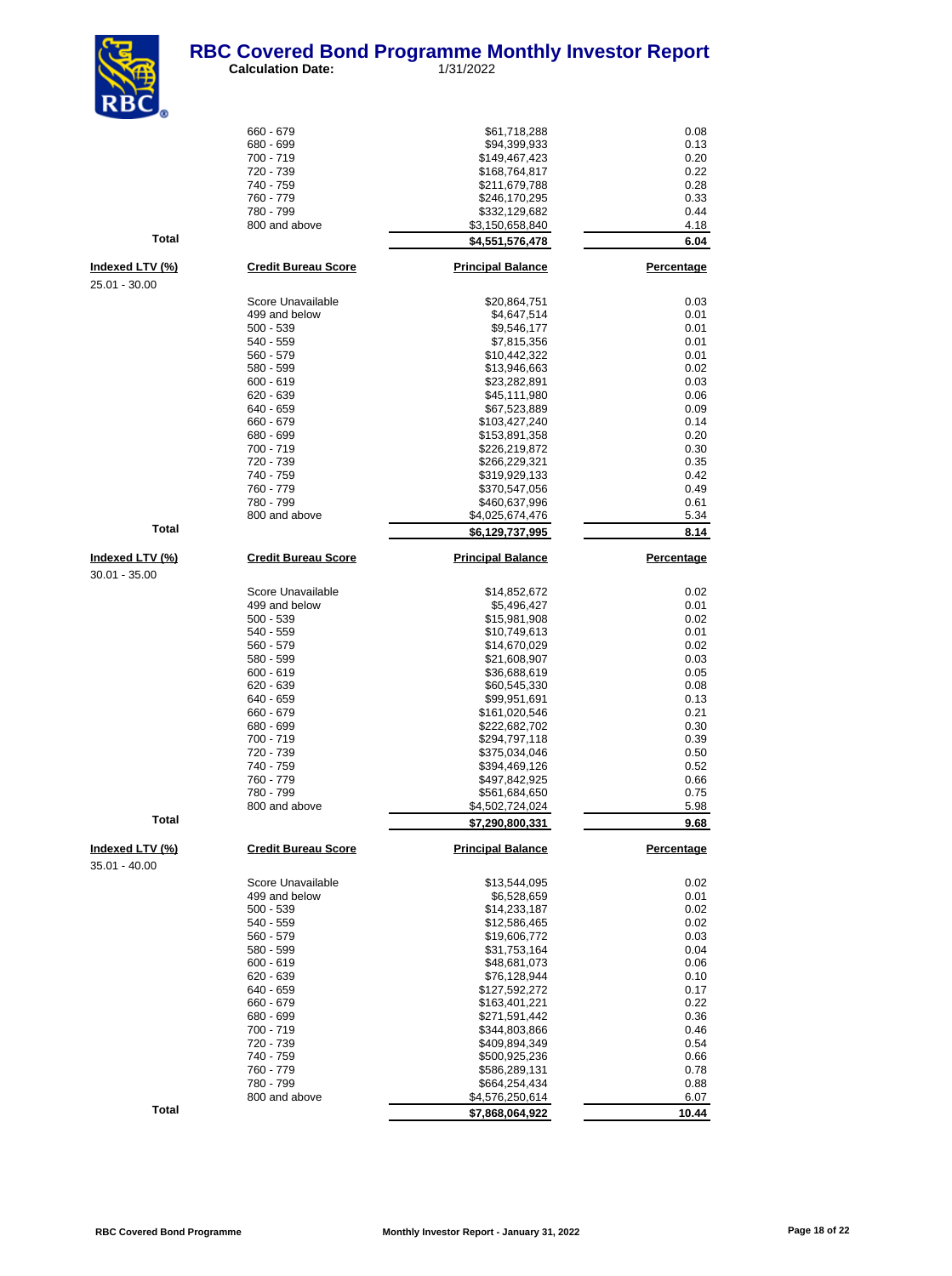

**Calculation Date:** 1/31/2022

| Indexed LTV (%) | <b>Credit Bureau Score</b> | <b>Principal Balance</b> | Percentage |
|-----------------|----------------------------|--------------------------|------------|
| $40.01 - 45.00$ |                            |                          |            |
|                 | Score Unavailable          | \$12,994,835             | 0.02       |
|                 | 499 and below              | \$5,252,034              | 0.01       |
|                 | $500 - 539$                | \$18,338,413             | 0.02       |
|                 | 540 - 559                  | \$16,302,669             | 0.02       |
|                 | $560 - 579$                | \$14,535,656             | 0.02       |
|                 | 580 - 599                  | \$31,773,630             | 0.04       |
|                 | $600 - 619$                | \$44,941,243             | 0.06       |
|                 | 620 - 639                  | \$78,933,648             | 0.10       |
|                 | 640 - 659                  | \$138,694,415            | 0.18       |
|                 | 660 - 679                  | \$200,132,206            | 0.27       |
|                 | 680 - 699                  | \$344,143,074            | 0.46       |
|                 | 700 - 719                  | \$420,814,526            | 0.56       |
|                 | 720 - 739                  | \$498,115,361            | 0.66       |
|                 | 740 - 759                  | \$617,699,013            | 0.82       |
|                 | 760 - 779                  | \$670,872,280            | 0.89       |
|                 | 780 - 799                  | \$863,573,041            | 1.15       |
|                 | 800 and above              | \$4,818,536,962          | 6.40       |
| <b>Total</b>    |                            | \$8,795,653,005          | 11.68      |
| Indexed LTV (%) | <b>Credit Bureau Score</b> | <b>Principal Balance</b> | Percentage |
| 45.01 - 50.00   |                            |                          |            |
|                 |                            |                          |            |
|                 | Score Unavailable          | \$11,954,274             | 0.02       |
|                 | 499 and below              | \$8,256,195              | 0.01       |
|                 | $500 - 539$                | \$18,181,995             | 0.02       |
|                 | $540 - 559$                | \$14,660,323             | 0.02       |
|                 | $560 - 579$                | \$24,064,843             | 0.03       |
|                 | 580 - 599                  | \$23,086,671             | 0.03       |
|                 | $600 - 619$                | \$49,679,963             | 0.07       |
|                 | 620 - 639                  | \$90,043,336             | 0.12       |
|                 | 640 - 659                  | \$143,233,507            | 0.19       |
|                 | 660 - 679                  | \$210,701,198            | 0.28       |
|                 | 680 - 699                  | \$356,120,068            | 0.47       |
|                 | 700 - 719                  | \$473,089,299            | 0.63       |
|                 | 720 - 739                  | \$568,830,525            | 0.76       |
|                 | 740 - 759                  | \$623 242 893            | 0.83       |

|                 | 780 - 799                  | .<br>\$863,573,041               | <br>1.15   |
|-----------------|----------------------------|----------------------------------|------------|
|                 | 800 and above              | \$4,818,536,962                  | 6.40       |
| Total           |                            | \$8,795,653,005                  | 11.68      |
| Indexed LTV (%) | <b>Credit Bureau Score</b> | <b>Principal Balance</b>         | Percentage |
| 45.01 - 50.00   |                            |                                  |            |
|                 | Score Unavailable          | \$11,954,274                     | 0.02       |
|                 | 499 and below              | \$8,256,195                      | 0.01       |
|                 | $500 - 539$                | \$18,181,995                     | 0.02       |
|                 | 540 - 559                  | \$14,660,323                     | 0.02       |
|                 | 560 - 579                  | \$24,064,843                     | 0.03       |
|                 | 580 - 599                  | \$23,086,671                     | 0.03       |
|                 | 600 - 619                  | \$49,679,963                     | 0.07       |
|                 | 620 - 639                  | \$90,043,336                     | 0.12       |
|                 | 640 - 659                  | \$143,233,507                    | 0.19       |
|                 | 660 - 679                  | \$210,701,198                    | 0.28       |
|                 | 680 - 699                  | \$356,120,068                    | 0.47       |
|                 | 700 - 719                  | \$473,089,299                    | 0.63       |
|                 | 720 - 739                  | \$568,830,525                    | 0.76       |
|                 | 740 - 759                  | \$623,242,893                    | 0.83       |
|                 | 760 - 779                  | \$719,882,313                    | 0.96       |
|                 | 780 - 799                  | \$836,428,162                    | 1.11       |
|                 | 800 and above              | \$4,874,425,594                  | 6.47       |
| <b>Total</b>    |                            | \$9,045,881,159                  | 12.01      |
| Indexed LTV (%) | <b>Credit Bureau Score</b> | <b>Principal Balance</b>         | Percentage |
| 50.01 - 55.00   |                            |                                  |            |
|                 | Score Unavailable          | \$9,758,421                      | 0.01       |
|                 | 499 and below              | \$5,760,135                      | 0.01       |
|                 | $500 - 539$                | \$13,874,345                     | 0.02       |
|                 | 540 - 559                  | \$13,628,085                     | 0.02       |
|                 | 560 - 579                  | \$18,202,214                     | 0.02       |
|                 | 580 - 599                  | \$37,370,823                     | 0.05       |
|                 | 600 - 619                  | \$41,580,326                     | 0.06       |
|                 | 620 - 639                  | \$95,726,394                     | 0.13       |
|                 | 640 - 659                  | \$164,914,106                    | 0.22       |
|                 | 660 - 679                  | \$240,619,635                    | 0.32       |
|                 | 680 - 699                  | \$342,278,368                    | 0.45       |
|                 | 700 - 719                  | \$451,510,169                    | 0.60       |
|                 | 720 - 739                  | \$549,912,276                    | 0.73       |
|                 | 740 - 759                  | \$603,796,629                    | 0.80       |
|                 | 760 - 779                  | \$688,885,580                    | 0.91       |
|                 | 780 - 799                  |                                  | 1.10       |
|                 | 800 and above              | \$830,425,723<br>\$4,756,855,647 | 6.31       |
| Total           |                            |                                  |            |
|                 |                            | \$8,865,098,876                  | 11.77      |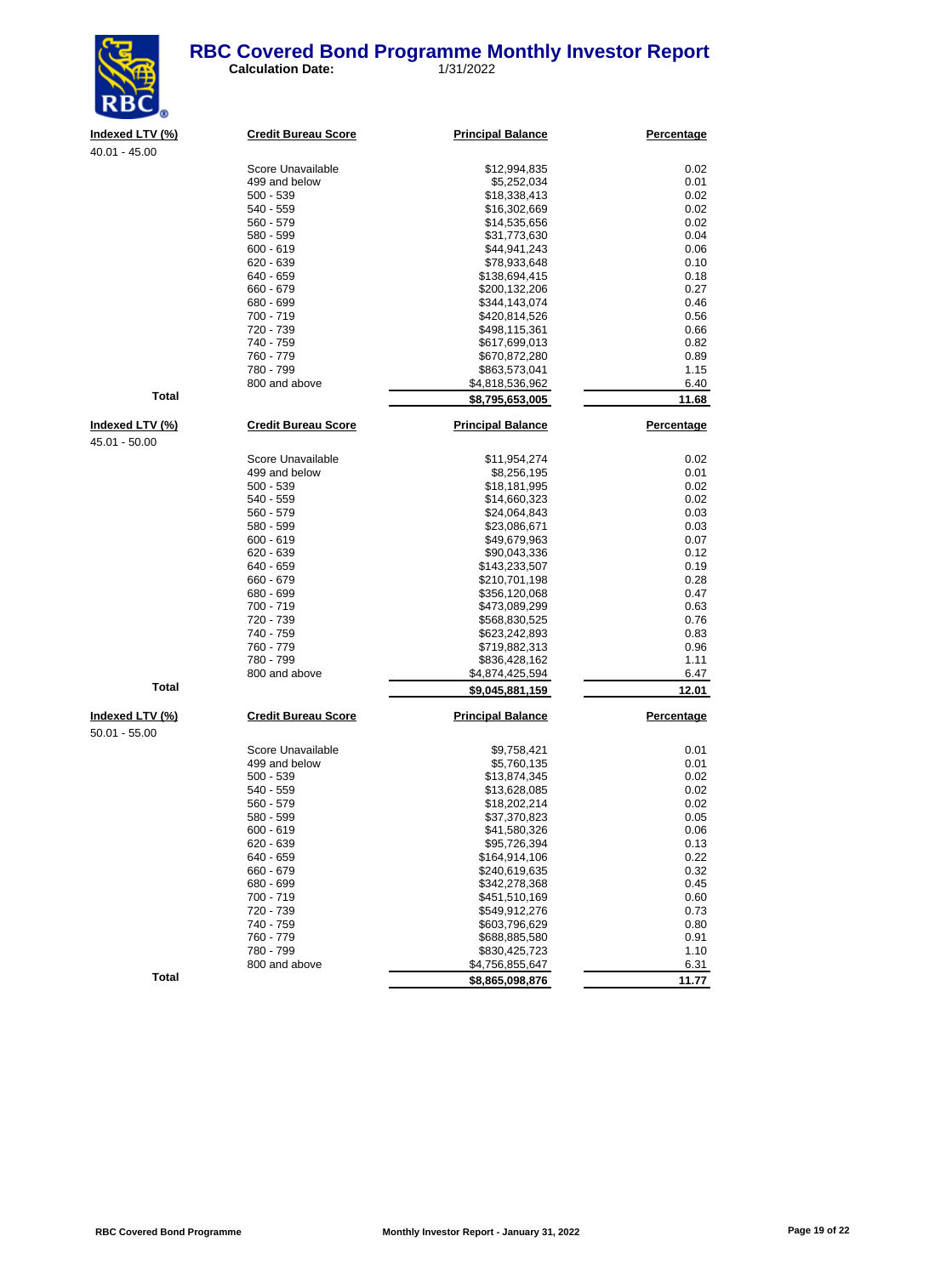#### **RBC Covered Bond Programme Monthly Investor Report**<br>Calculation Date: 1/31/2022 **Calculation Date:**



| RBC             |                            |                          |            |
|-----------------|----------------------------|--------------------------|------------|
| Indexed LTV (%) | <b>Credit Bureau Score</b> | <b>Principal Balance</b> | Percentage |
| $55.01 - 60.00$ |                            |                          |            |
|                 | Score Unavailable          | \$9,054,476              | 0.01       |
|                 | 499 and below              | \$9,456,269              | 0.01       |
|                 | $500 - 539$                | \$18,157,943             | 0.02       |
|                 | $540 - 559$                | \$16,451,753             | 0.02       |
|                 | $560 - 579$                | \$25,358,674             | 0.03       |
|                 | 580 - 599                  | \$37,272,764             | 0.05       |
|                 | $600 - 619$                | \$70,204,319             | 0.09       |
|                 | $620 - 639$                | \$119,122,038            | 0.16       |
|                 | 640 - 659                  | \$179,771,898            | 0.24       |
|                 | 660 - 679                  | \$276,400,022            | 0.37       |
|                 | 680 - 699                  | \$361,252,075            | 0.48       |
|                 | 700 - 719                  | \$508,856,627            | 0.68       |
|                 | 720 - 739                  | \$569,931,122            | 0.76       |
|                 | 740 - 759                  | \$629,170,285            | 0.84       |
|                 | 760 - 779                  | \$743,102,851            | 0.99       |
|                 | 780 - 799                  | \$854,677,795            | 1.13       |
|                 | 800 and above              | \$4,393,027,541          | 5.83       |
| <b>Total</b>    |                            | \$8,821,268,451          | 11.71      |
| Indexed LTV (%) | <b>Credit Bureau Score</b> | <b>Principal Balance</b> | Percentage |
| $60.01 - 65.00$ |                            |                          |            |
|                 | Score Unavailable          | \$3,204,966              | 0.00       |
|                 | 499 and below              | \$3,532,109              | 0.00       |
|                 | $500 - 539$                | \$6,477,475              | 0.01       |
|                 | $540 - 559$                | \$10,350,140             | 0.01       |
|                 | 560 - 579                  | \$11,920,468             | 0.02       |
|                 | 580 - 599                  | \$17,747,828             | 0.02       |
|                 | $600 - 619$                | \$39,967,076             | 0.05       |
|                 | $620 - 639$                | \$78,105,914             | 0.10       |
|                 | 640 - 659                  | \$99,845,398             | 0.13       |
|                 | 660 - 679                  | \$162,941,528            | 0.22       |
|                 | 680 - 699                  | \$225,425,455            | 0.30       |
|                 | 700 - 719                  | \$273,373,875            | 0.36       |
|                 | 720 - 739                  | \$342,897,534            | 0.46       |
|                 |                            |                          |            |

65.01 - 70.00

70.01 - 75.00

 $\frac{273,373,875}{8342,897,534}$  0.36<br>\$342,897,534 0.46 \$342,897,534 0.46<br>\$348,132,697 0.46 740 - 759 \$348,132,697 0.46 760 - 779 \$397,237,949 0.53 780 - 799 \$415,930,391 0.55 \$2,052,248,859 2.72 **Total 5.96 5.96 5.96 5.96 5.96 5.96 5.96 5.96 Indexed LTV (%) Credit Bureau Score Principal Balance Percentage** Score Unavailable  $$2,237,548$  0.00<br>499 and below 81,608,003 0.00 499 and below<br>500 - 539 500 - 539 \$6,540,003 \$6,540,003 \$6,540,003 \$6,540,003 \$6,540,003 \$6,540,003 \$6,540,003 \$6,540,000 \$6,000 \$6,000 \$6,000 \$6,000 \$6,000 \$6,000 \$6,000 \$6,000 \$6,000 \$6,000 \$6,000 \$6,000 \$6,000 \$6,000 \$6,000 \$6,000 \$6,000 \$6,00 540 - 559 \$1,172,641 0.00 560 - 579 \$5,829,121 0.01 580 - 599 \$8,183,739 0.01 600 - 619 \$9,757,239 0.01 620 - 639 \$24,700,868 0.03 \$38,183,752 0.05  $660 - 679$  0.08<br>  $680 - 699$  0.13 680 - 699 \$98,952,917 0.13 700 - 719 \$112,100,362 0.15 720 - 739 \$133,746,939 0.18 740 - 759 \$135,688,636 0.18 760 - 779<br>780 - 799<br>8154,699,266 780 - 799 \$154,699,266 0.21 \$877,121,610 **Total \$1,813,881,863 2.41 Indexed LTV (%) Credit Bureau Score Principal Balance Percentage** Score Unavailable \$535,932 0.00 499 and below 6965,957 6.00 \$965,957 6.00 \$965,957 6.00 \$1,685,688 699 6.00 \$1,685,688 6.00 \$1,685,688 6.00 \$1,685,688 6.00 \$1,685,688 6.00 \$1,685,688 6.00 \$1,685,688 6.00 \$1,685,688 6.00 \$1,685,688 6.00 \$1,685,688 6.00 \$1 500 - 539 \$1,685,688 0.00 540 - 559 \$3,343,025 0.00 560 - 579 \$4,683,700 0.01 580 - 599<br>600 - 619<br>600 - 619  $$9.229.999$  0.01 620 - 639 \$13,185,722 \$13,185,722 0.02 640 - 659 \$24,034,214 0.03  $660 - 679$  0.05<br>  $680 - 699$  0.07<br>  $680 - 699$  0.07 680 - 699 \$54,662,954 0.07 700 - 719 \$76,915,413 0.10

886.868,386